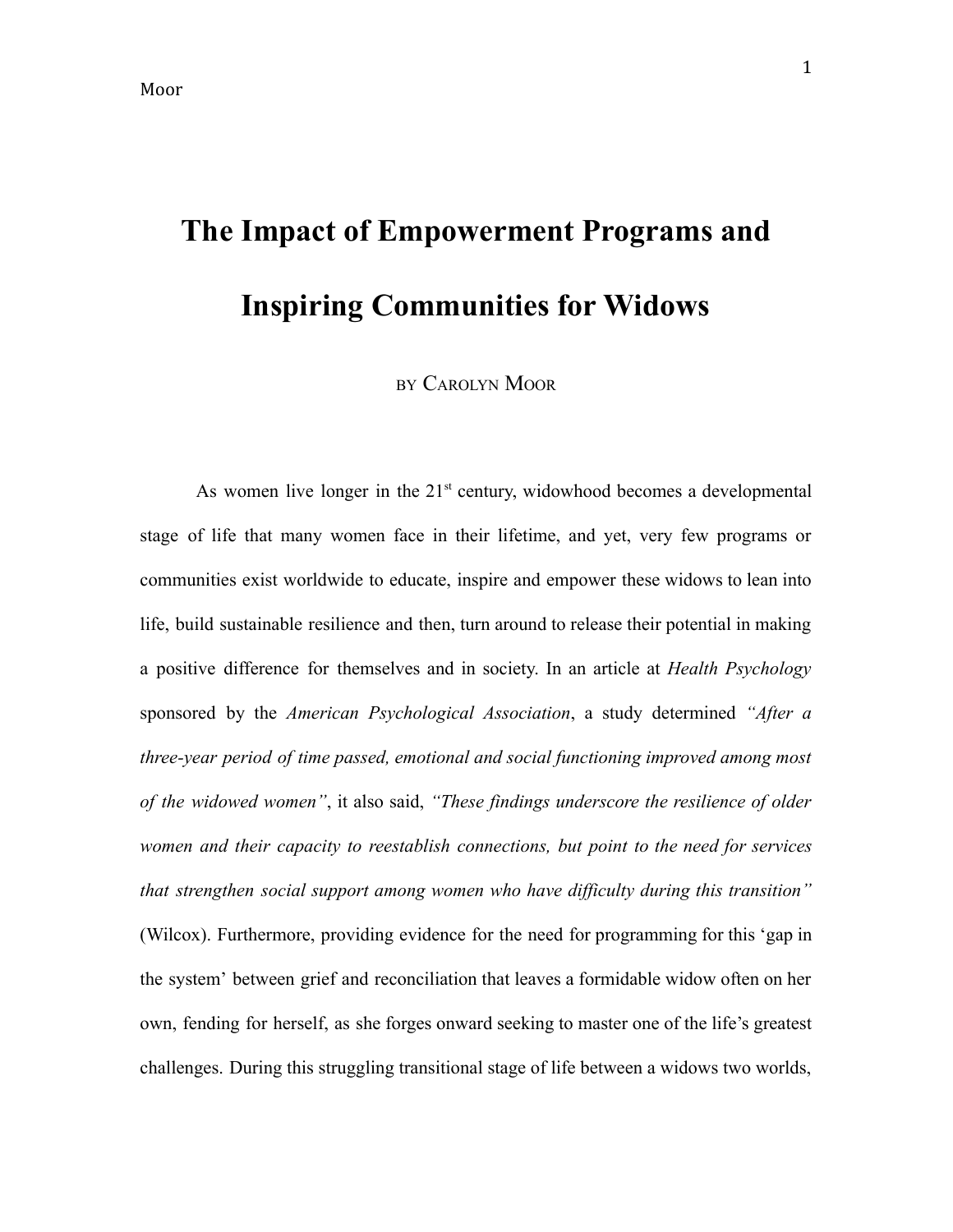who she was previously as a married woman and who she will become currently as a new widow, requires a new perspective that can only be found if she has access to positive new connections, communities, skills, and knowledge that are meant to champion her to thrive.

Currently, in modern society, widows are exclusively offered programs and services during the first few years of widowhood based on mental health and grief recovery. They are mainly focused on facing, managing, understanding, accepting and hopefully, healing their bereavement, feelings of sadness and many times, crippling depression. But the next phase, the phase that needs researching, includes the years beyond the initial shock of being widowed and instead focused intently on the reasons why it is vital to creating a new future and a renewed sense of identity. This phase, which I'll dub as the 'inspiration and empowerment phase', matters greatly to not only her survival, but also, her ability to thrive and be healthy.

When I became a sudden widow at age thirty-six, after a romantic Valentine's Dinner, I also became a sudden solo parent of two very young kids. In my pain and confusion, the longing for someone, a mentor, to be a guide in this journey through the numerous obstacles and challenges in daily life emotionally, financially, legally and spiritually was dominantly obvious. Complicated obstacles such as how to handle inlaws, what to do with belongings, facing the guilt of dating again, explaining death to my kids and how to manage my finances were paramount. I learned as much as I could on my own, but I had such a great need to connect with other women who had walked this same journey before me.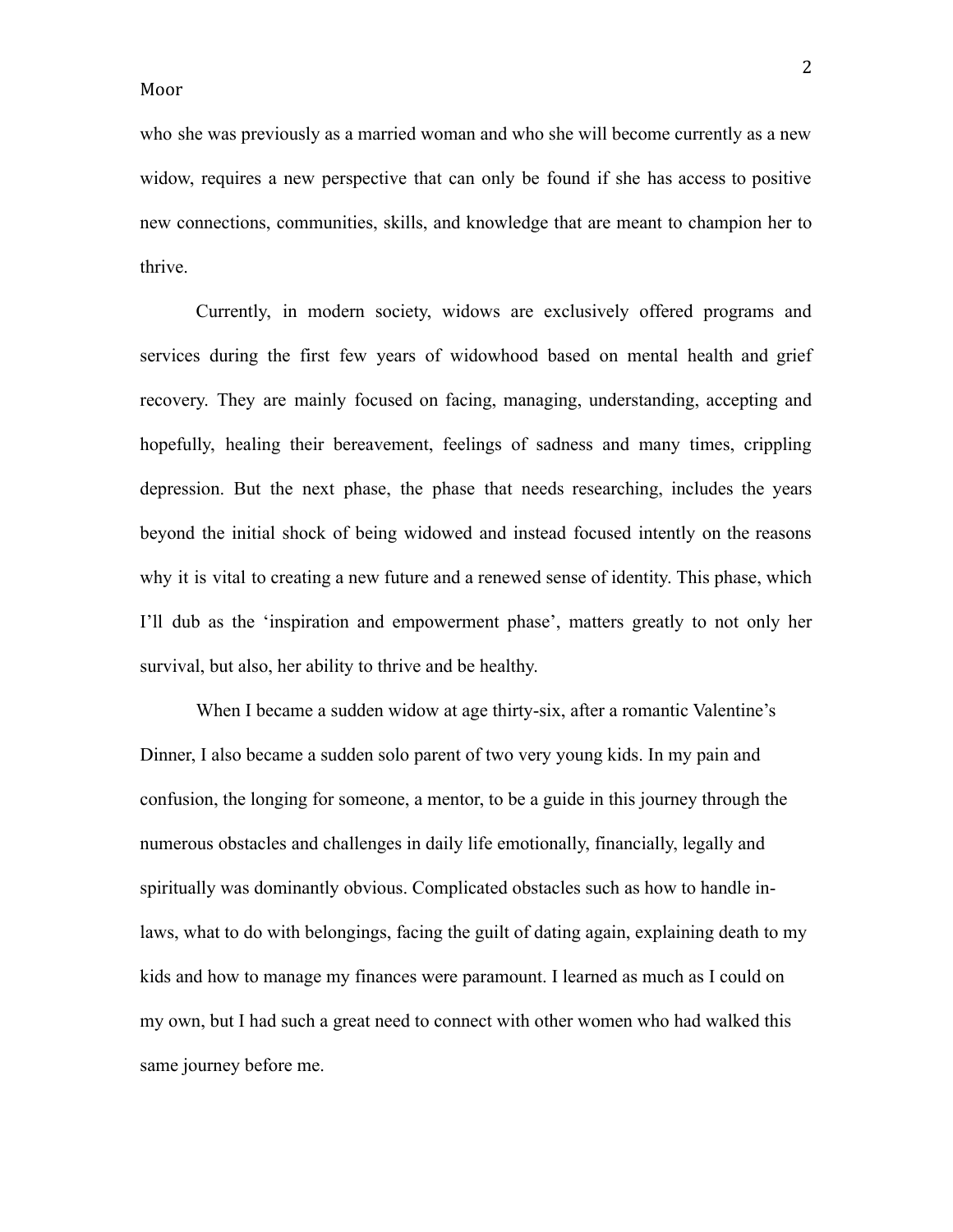What was discovered quickly is that widowhood is quite isolating and lonely, because of this, it was important to find a safe haven, a positive, close, understanding community of like minded others as well as vital role models and mentors. As a woman begins to recreate her life, having a community soon becomes the ultimate game changer to *"bounce back after a certain amount of time"* (Wilcox). Unfortunately, when few resources exist, the struggle is delayed and the mental health of these women is threatened. In the article, "The Effects of Widowhood on Physical and Mental Health, Health Behaviors, and Health Outcomes: The Women's Health Initiative", the research findings show that widows experience less stress from *"not having to care for an ill spouse or found professional or personal support and learned some positive coping strategies"*. Since these studies show that strategies and the programs provide improved overall health and life-long beneficial results, it leaves me to ask, "why aren't there more widow programs?" and more importantly, "what can I do to change that?"

First, the foundation of educating others about the plight of widowhood would need to occur. One day, sitting in my office on my computer, searching for a way to help educate others, I typing in the word 'widow' into my search engine, a famous quote by Helen Keller, an American author, came across my screen, it read,

*"I am only one, but still I am one. I cannot do everything but still I will not refuse to do the something I can do*" (Keller).

Coincidental? I think not- because it reminds me how far one's compassion can resonate for those in need. I find it ironic that from Helen Keller's quote, a deaf-blind person, I'm reminded of how wide my eyes have been opened about the plight of widows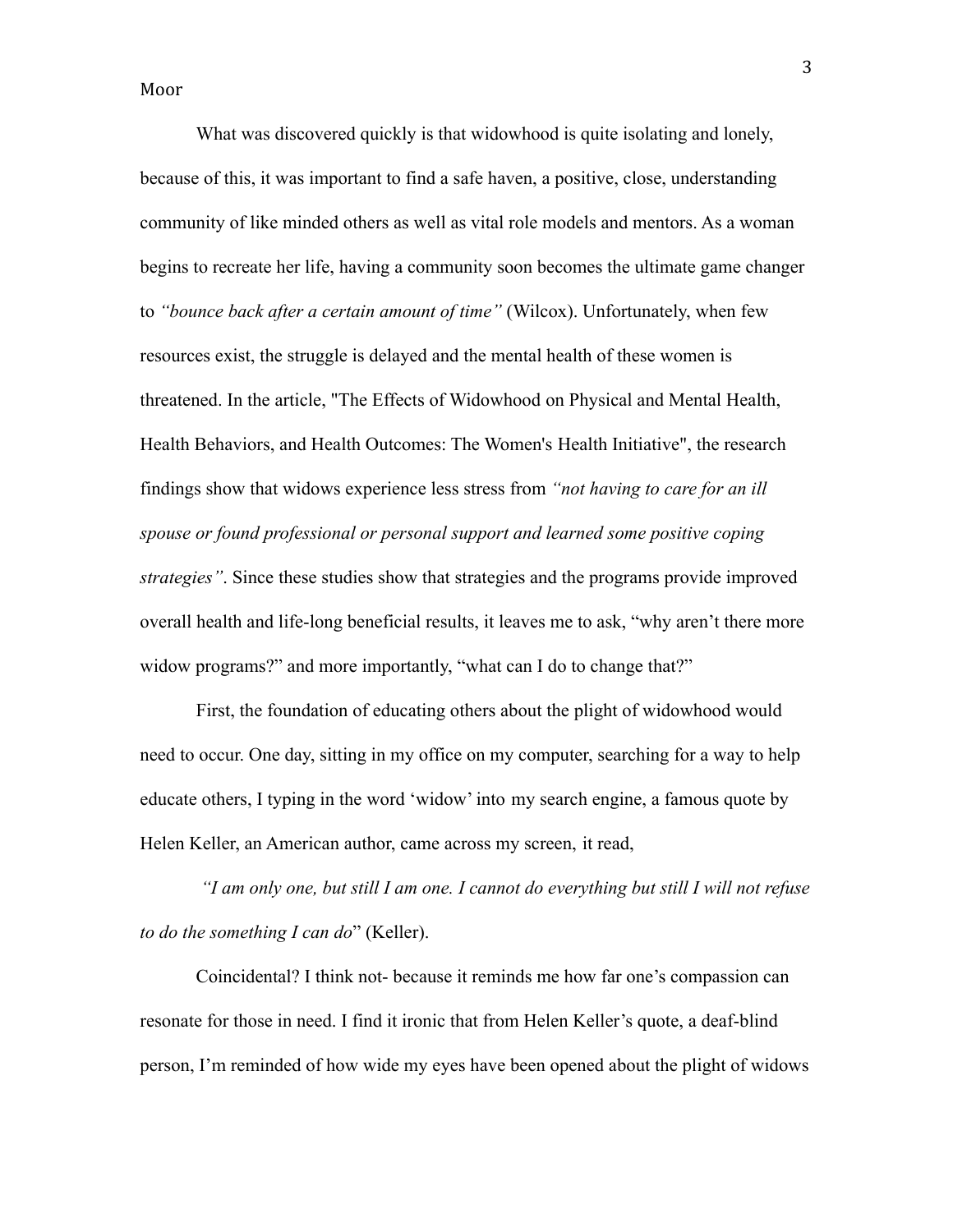in the world and how all change begins with the intentional awareness that we are all connected in our experiences as humans. This was the reason for educating others. You don't have to particularly become widowed to understand what it feels like to know the painful feeling of losing a partner you cherished. You simply need to pay attention and be willing to be present with others in that pain.

With that said, and equally important as educating the public is educating widows as well because there are many avenues to spend excavating the widowhood experience. Modalities I used were traditional psychotherapy, eastern medicine, physical fitness, filling a home with positive affirmations and managed emotions, sometimes with the help of medications, but what most people long for first is a real person to show them the way. They want someone to draw on their collective experiences and validate the complexity of their widowed journey; to console them when they failed, also, to celebrate their successes. Years after the death of their life partner, a widow begins to ask, "who do I turn to?" and "Who do I learn from?" When I couldn't find these resources a decade into being a struggling younger widow, I haphazardly became a mentor and, then, those I mentored encouraged and urged me to form a nonprofit to inspire and empower even more widows to lean into life. Since then, it has had a positive, affirming ripple effect for many widows. By founding and launching the Modern Widows Club, a community of widows what society sees as 'moving on', a way to 'carry on', 'it's time to get on with life' and 'keep busy' is in fact, true in some sense, but very different for the griever. 'Moving on' is a term used for those who do not fully understand the journey, 'moving through' is for those who completely understand the journey. But for every widow, the

4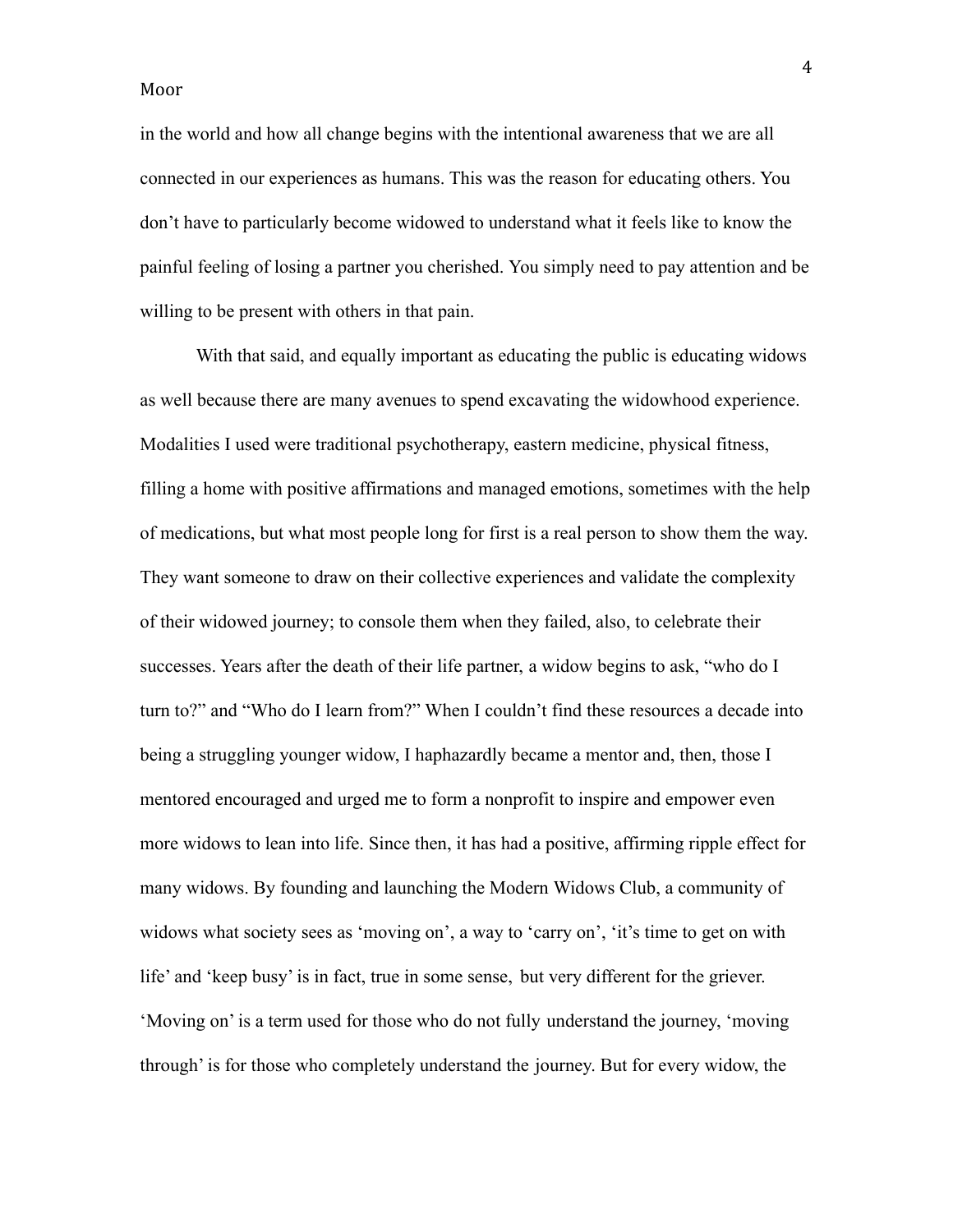deeper question is always, 'move onto what?'

As a widow seeks to find 'inspiration and empowerment' to 'move through' and therefore, lean into life, a bridge between traditional existing grief programs and programs to encourage inspiration, empowerment and healing are needed. This will require out-of-the-box thinking because as it stands now there are no such programs in existence. However, exploring how and why it should exist is a worthy endeavor.

The power of finding one, compassionate and empathetic person, in widowhood is key to developing a program. At Modern Widows Club, thousands of widows are doing widowhood better, more empowered, and not bitter. There is accountability, a focus on the positive and as a result, they are three thousand widows strong (and growing), all because each one sees the other doing what appears to be impossible in the wake of grief. In this case, it seems, seeing is believing. This is a powerful reason why these programs need to exist.

So where are the compassionate and empathetic people who care about widows? From my personal experience and research, sadly, I found very few of these individuals and organizations attempting to serve the millions of widows in need. There are organizations, namely, Second Firsts, Soaring Spirits International, One Fit Widow, Widows' Harvest Ministries, Widow Wednesday, Widow Care, AARP Widowed Persons, Hospice Support Groups and Grief Share. Most are service project oriented, short term, and/or hope and healing focused- all good things. Some are religious and some are secular. But none of them is based on scholarly studies or proven programming for the ongoing, long-term benefit of living as a widow beyond the first few years. They are, at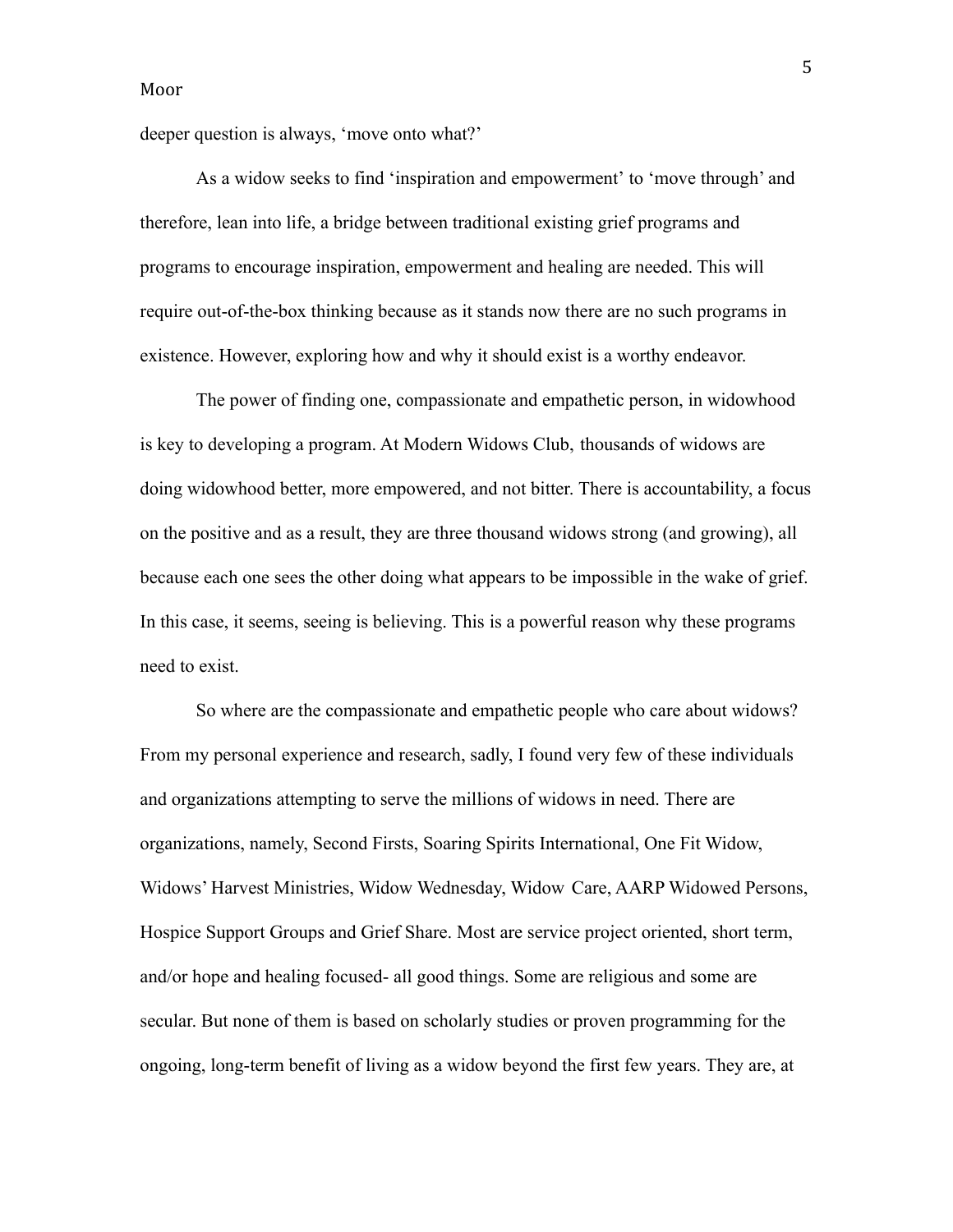best, and with good intentions the band-aid offered for the holistic brokenness and loss in identity a woman will experience in widowhood that cannot be patched quite that easily.

Widowhood as a life stage is positioned under the public assistance umbrella of women services, grief recovery, depression counseling or legal and financial consulting, but after a few years, where is a widow to go to 'do life' with their new path in full bloom creation mode? Reality TV? Oprah? Church? When a widow is ready, it is natural for her to find what motivates and inspires her. So, where does she turn to become positively inspired and empowered to engage, connect and give back? Where does she regain her value? Here in lies, the 'why' for new services, resources, communities and role models to be developed.

Everyday people become widowed, and every day their families, friends, and associates know not what to do with them. This week in a Modern Widows Club private forum, Kristen puts it this way,

*"How I'm feeling of late…invisible…like no one really sees me anymore. They see what makes them comfortable and ignore the rest. They don't know what's going on inside your head – the – mind numbing cocktail of anger and sadness and guilt. They just don't know"* (MWC).

Let's go back, and learn about widows in history for a moment to give us a frame of reference. In the early 1900's families and churches mainly cared about widows based on religions convictions and familial obligation, but this has changed in the last century. The legislature of Social Security in the 1950's began giving financial support to widows, often due to war fatalities, and on top of this, families moved further away from each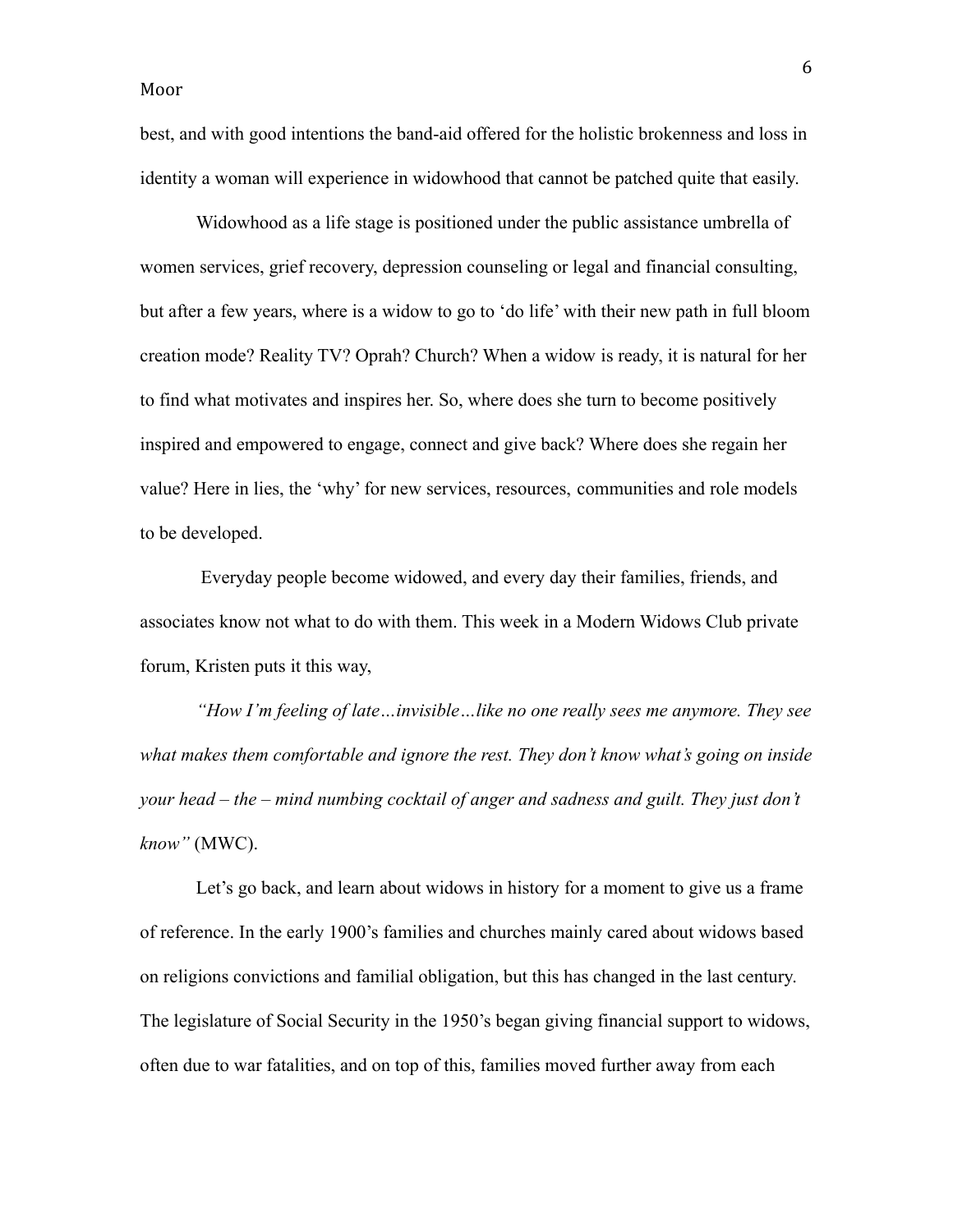other with the ease of mass transportation and global commerce. Churches today, often times, focus on 'positive engagement initiatives' like marriage, orphans and global missions, but few have executed local widows outreach initiatives leaving widows feeling invisible in congregations, even though the primary scripture in the Bible (Zondervan), James 1:27, calls for devoted believers to practice their faith as if *"Religion that God our Father accepts as pure and faultless is this: to look after widows and orphans in their distress".* From an informal, local survey taken in the Central Florida area by Modern Widows Club Orlando chapter volunteers, only 5% of the 150 churches and synagogues we inquired formally served widows with a service. Widows are not being served in this capacity. Some churches didn't even have a 'widowed' status box on their information sheet to identify their current widowed community. Widows must choose the 'single' box instead in these cases, or in guilt, the 'married' box. Both apply, yet neither fits nor serves a widow's needs. This is a clear example of how the widowed are invisible in plain sight. Most churches offer standard grief counseling and Grief Share, and many widows partake. As time goes by, though, they are placed in singles and women groups, full of others who simply cannot comprehend the vast emotional rollercoaster of widowhood. This results in a spiritual disconnect and mistrust, which often times requires leaving one place of faith and moving onto another to support their survivorship, or changing their beliefs altogether, exactly at a time when spiritual faith can sustain and be fully embraced.

Subsequently, this brings up an important topic about widow programs, fear, and trust. In general, people don't trust strangers, but they trust people. That is the case for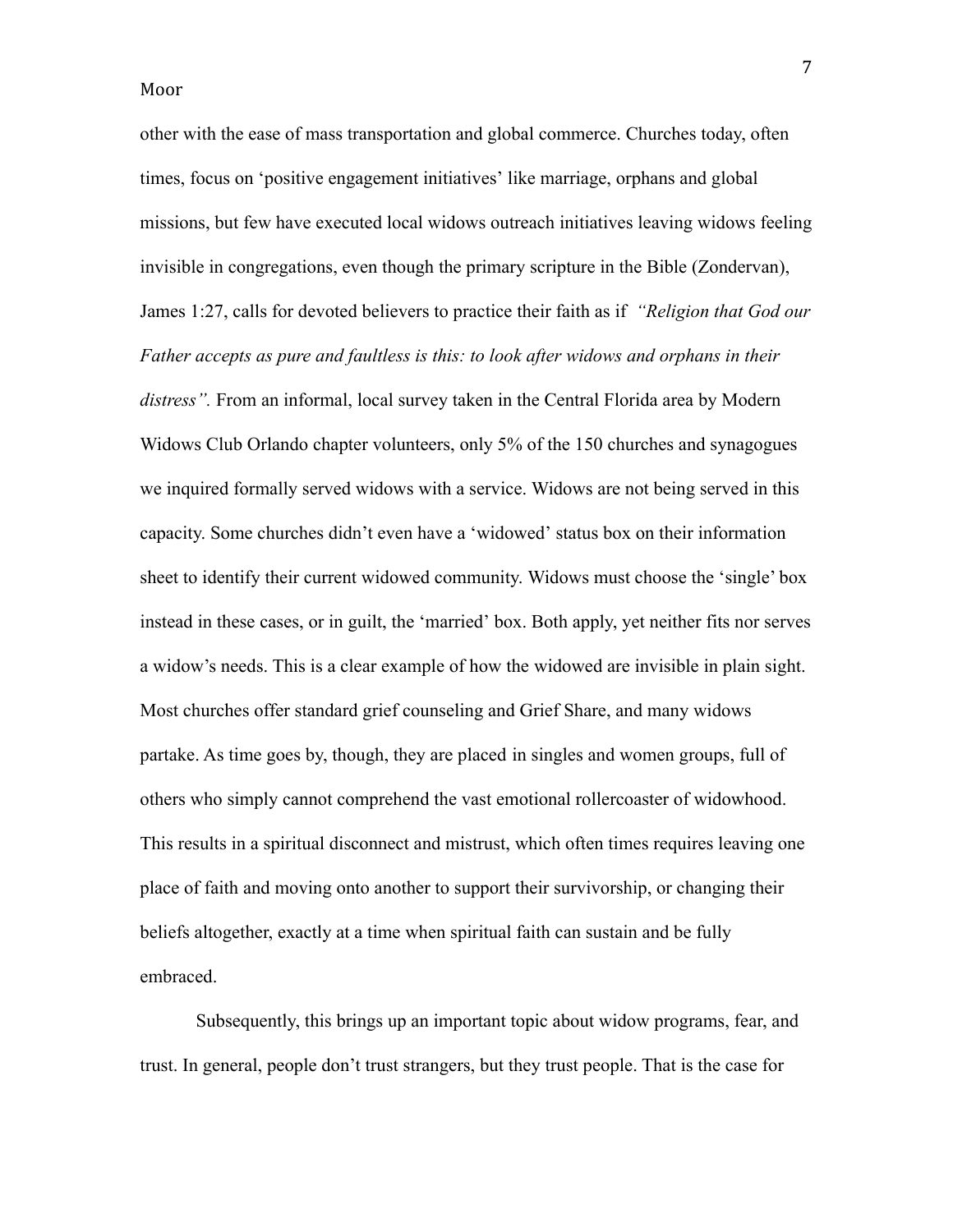widows, but it can become an issue for widows as time goes on. Her confidence is shaken, her independence is threatened, mental confusion heightened and her intolerance for being uncomfortable is her new normal. It is a world of constant agitants that must be dealt with. For this reason, many women will first look inward for answers. Spirituality, in any form, assists in increasing resilience, conquering fear to the point of becoming what author Marc Schoen, Ph.D. of *Your Survival Instinct is Killing You: Retraining the Brain to Conquer Your Fear* tags as 'Discomfort Masters'. He believes that adversity (in this case - widowhood) is the vital component to catapult our ability to awaken our natural resilience and desire to connect with a Higher Power. Connecting with a Higher Power brings peace, comfort, reassurance, empathy and gratitude- come what may. If we find a way to be comfortable with our fear, we have a much better chance of reigning in our physiological and spiritual selves to not only recover what was lost, but to emerge as a larger version of ourselves. In other words, a more spiritually connected, empathetic human being. So, if who we believe is caring for widows, in fact, is not, this is more evidence for independent program development.

It was shocking to discover that there are very few studies in general on the topic of empowering widows and little to nothing on widow mentoring or leadership. But here is something interesting- widows eventually migrate to one another. A club no one wants to join. In my daily life, I've become a literal widow 'lightning rod' because when family and friends discover in their desperate search for resources to help relieve the pain and alienation that is felt by their mothers, sisters, aunts, grandmothers and friends, they find out as well that there is virtually nothing available. So in turn, they immediately look for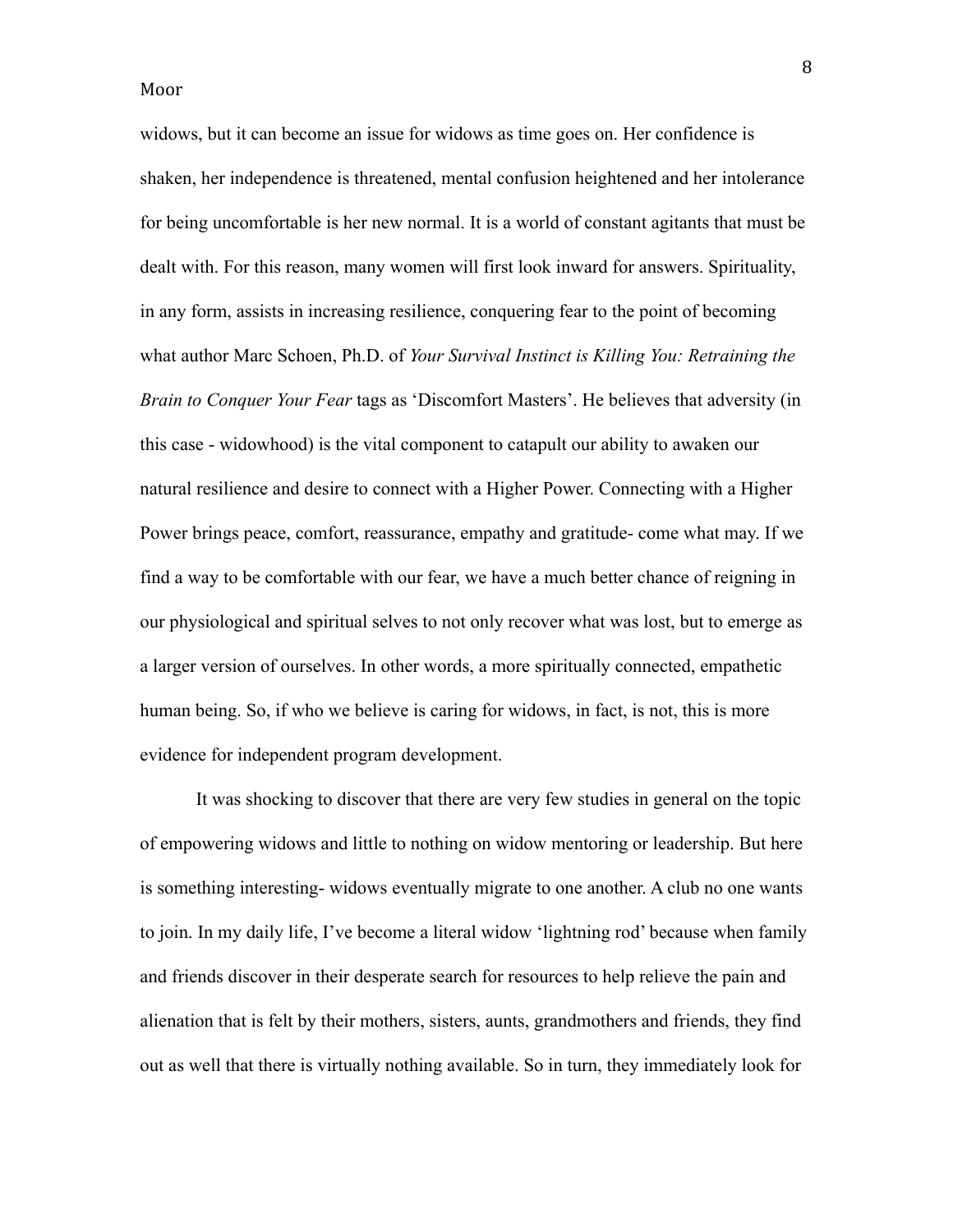another widow to connect to them. From my experience, few widows will turn down a request to help another widow.

The amount of widows that find a connection is undetermined and unknown, but in my research, however, there were many statistical studies on the geographical population of widows to give a frame of reference. It turns out that approximately 15% of all women on earth will become widowed in their lifetime. Again, how can that large of a number have very few programs and resources? Is it possible that widows are an invisible subculture? Maybe people don't care because they don't know the reasons to care. After all, you can't care about what you don't know.

In more detail on the population of widows, here are some facts to consider: national and international entities like the U.S. Census Bureau and the United Nations recognize widows and keep a geographical count on who has become widowed in the world for obvious economic and social development purposes. In the U.S. according to the U.S. Census Bureau, there are currently 14 million widows and approximately 14% of our male and female population has lost a spouse (Elliot). Four million of these 14 million widows are under the age of sixty-five years, the current, traditional retirement age in the U.S.

Globally, the numbers are staggering at 258 million widows caring for 585 million children, up from 200 million and 500 million in 2010 (Loomba). This indicates that women are globally becoming more widowed at an alarming rate. Statistically, women live on average 15 years longer than men (Arias), according to the U.S. Census Bureau and U.S. widows in truth have the most resources and privileges as well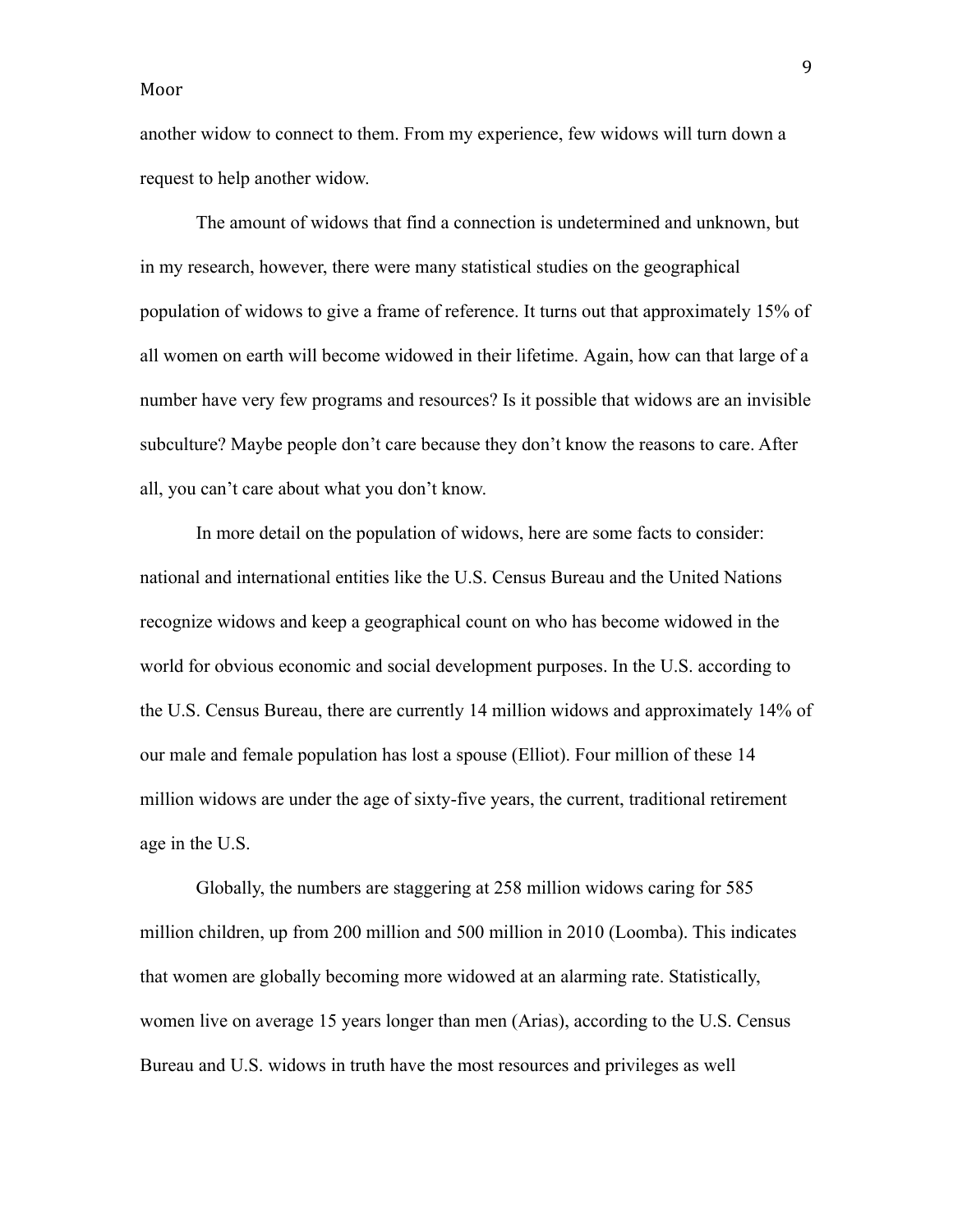(Loomba). With that said, maybe if we empower a percentage of the educated and resourceful U.S. widows, they will, in turn, help the third world widows with their voices, their resources, their time and political power.

You see, worldwide, widowed conditions, especially in developing countries, are catastrophic. Often impoverished, they face a lack of employment resources, experience discriminatory inheritance rights, at high risk with their health, socially marginalized and disowned by the family. These societies accept this as 'customary and traditional' to rape, steal and dishonor a woman because her husband died. The threat is personally high for a widow, but even more so, for her vulnerable children. New findings indicate these high-risk kids are suspected as the origin of fueling many points in the human trafficking world crisis.

So with these enormous facts in mind, the question of 'Why aren't there more development and funding programs that offer support to these widows?' One authority on this topic is the UK's The Loomba Foundation, whose 2015 Global Widows Report alarmingly states,

*"Widows have fallen below the radar of even the most pro-active governments and*

*reports worldwide. Becoming a widow in a developing world can have*

*far-reaching consequences for individuals and societies at large."* (Loomba) This leaves one to wonder how a society could be so uncaring, possibly unknowingly, for these women.

To begin with, let's talk about the source of this evidence and how this information came to be. One would need to realize, the Loomba statement above hails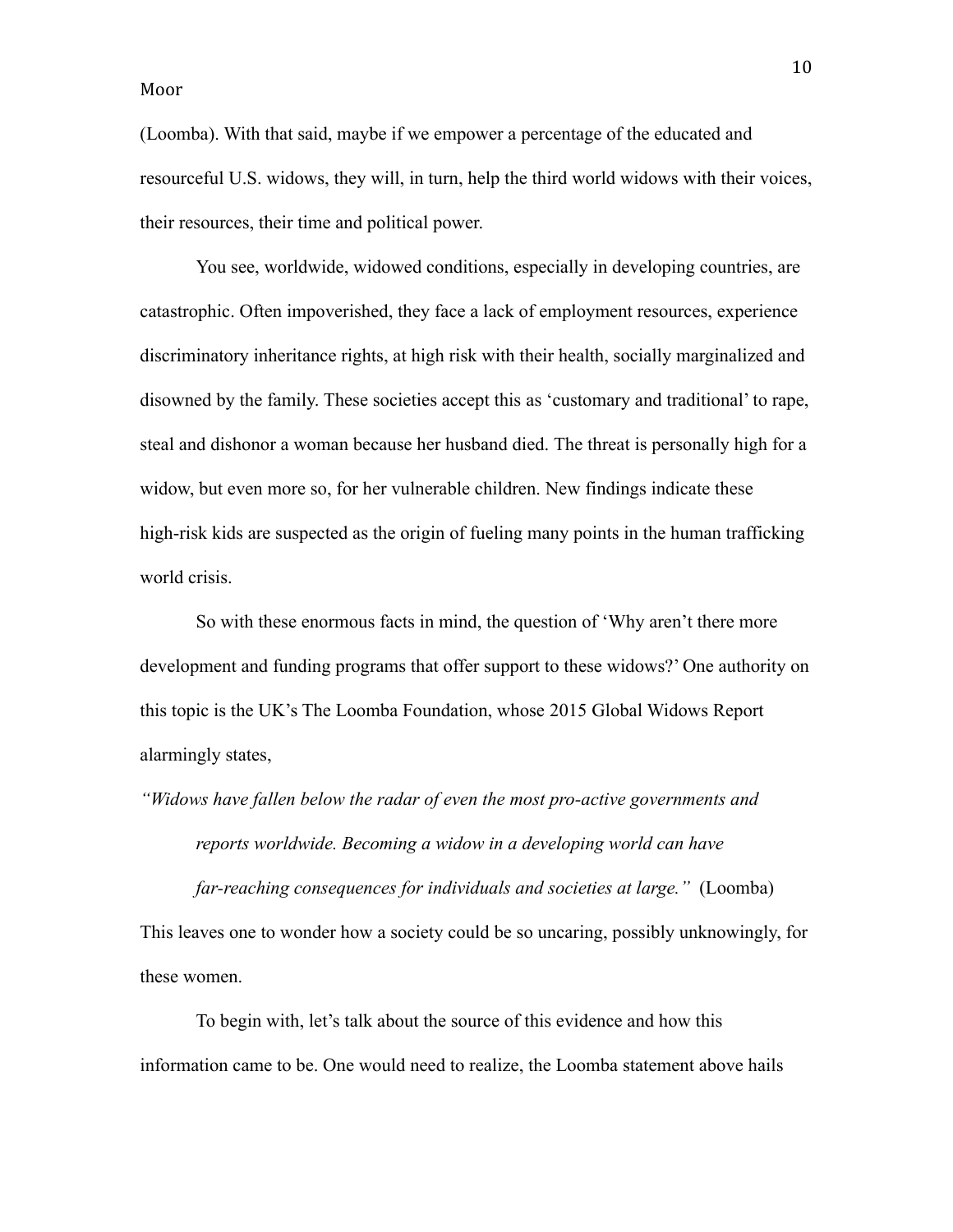from an organization that took over 10 years of research and thus, presenting to the United Nations to finally acknowledge and recognize that widows have a plight and have a cause. Thankfully, in 2010, the UN finally ordained and approved an annual global day of awareness and action by creating International Widows Day every June 23. Where Patrons-In-Chief such as power players Sir Richard Branson, of Virgin Airlines, and famous widows like Yoko Ono, John Lennon's widow, speak out via YouTube videos that are promoted on social media about the atrocities widows face every day around the world. It seems, albeit unknown, if people won't listen to widows, maybe they will listen to celebrities and entrepreneurs who care. A day like International Widow's Day is rare indeed, for that reason, widow advocates are grateful to stand united in light of this recognition; another reason why widows finding connected communities and growing in numbers could prove to be powerful for using their voice towards awareness of widow statistics, as well as, empowerment programs.

Dr. Alan Wolfelt, a national leader in grief education, shared in his book *Understanding Your Grief,*

*"For many grieving people, support groups are one of the best helping resources. In a group, you can connect with others who have experienced similar thoughts and feelings"* (Wolfelt, pg. 127).

and

*"What you need now are caring, non-judgemental listeners"* (Wolfelt, pg. 126). Widows understand widows in a reciprocal way. It's a classic 'been there, done that' scenario. But widows should not do this alone living with their sudden life change and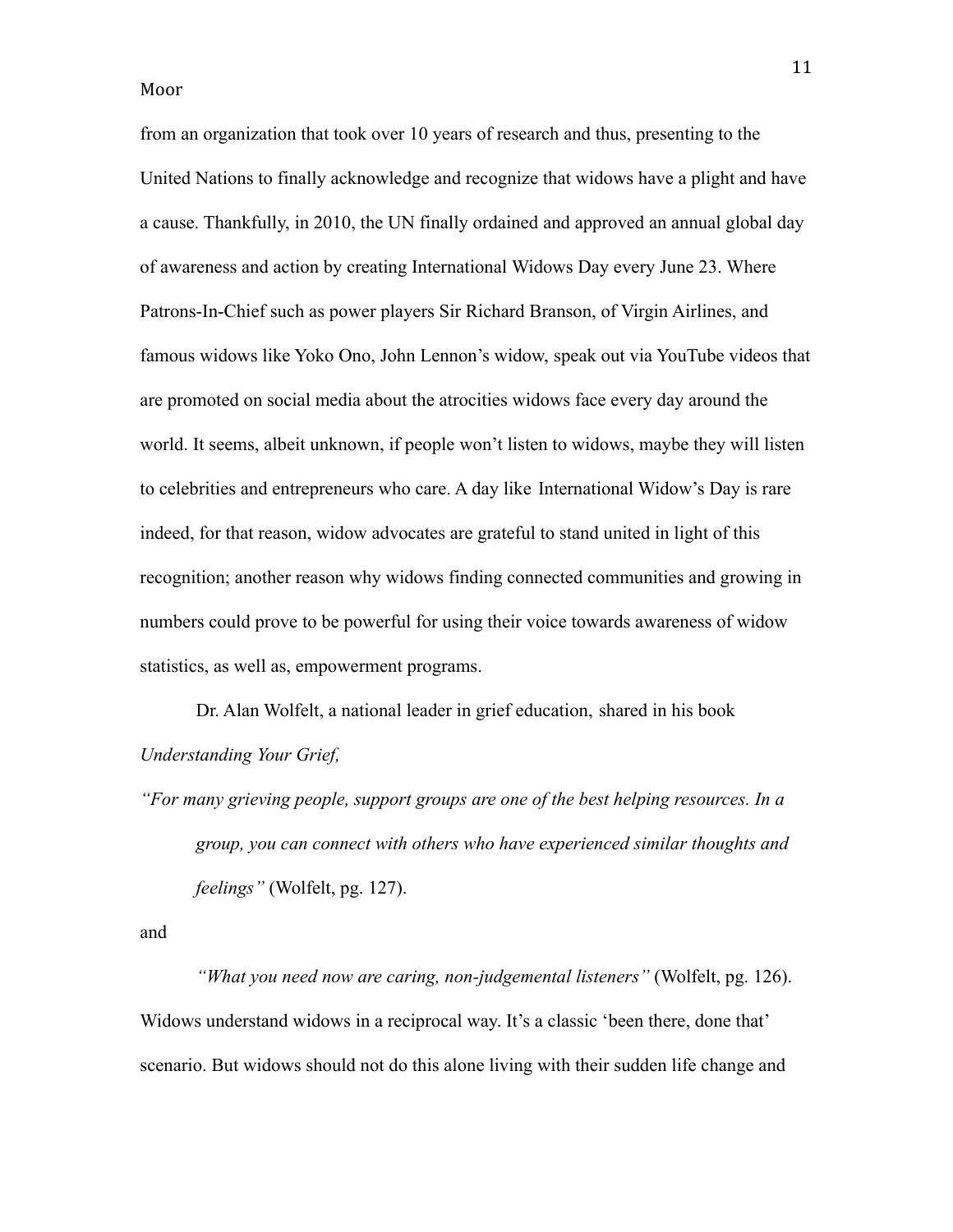debilitating emotional grief. They need to find ways to learn to regulate their emotions, adopt a positive outlook on life, stay holistically healthy and accept new challenges effectively. They must also reach out for help to heal by maintaining a close and supportive social network and observing and imitating resilient role models. This is summarized in *The Science of Mastering Life's Greatest Challenges* (Southwick and Charney) with this comment,

*"Widowhood is not a passing stage of grief, bereavement, and adjustment, but instead it represents another developmental phase in which women can expect to live for an average of 15 years (longer than their spouses)"* (AIWH).

The number of widows isn't decreasing, conversely, they are increasing, so the importance of more programs to direct and support widows choices greatly determine her quality of life there after.

The dilemma of creating more substantive widow programs is complicated. On one hand, you have all these widows who want community and mentors, and on the other hand, they themselves cannot create them in their disadvantaged state. So, the hope is that somewhere in society, a program already exists that will, in fact, increase their natural ability to overcome, build enough resilience to create their own comeback story and then turn around and integrate back into society as a viable and purposeful citizen. If only more widows had access to bridging this gap with training, participating in feedback and then, being a part of the solution vs. only being a part of the problem.

Changing the face of widowhood, will take a change in how we see a loss. As we've learned here, society is often at odds with what to do with these formidable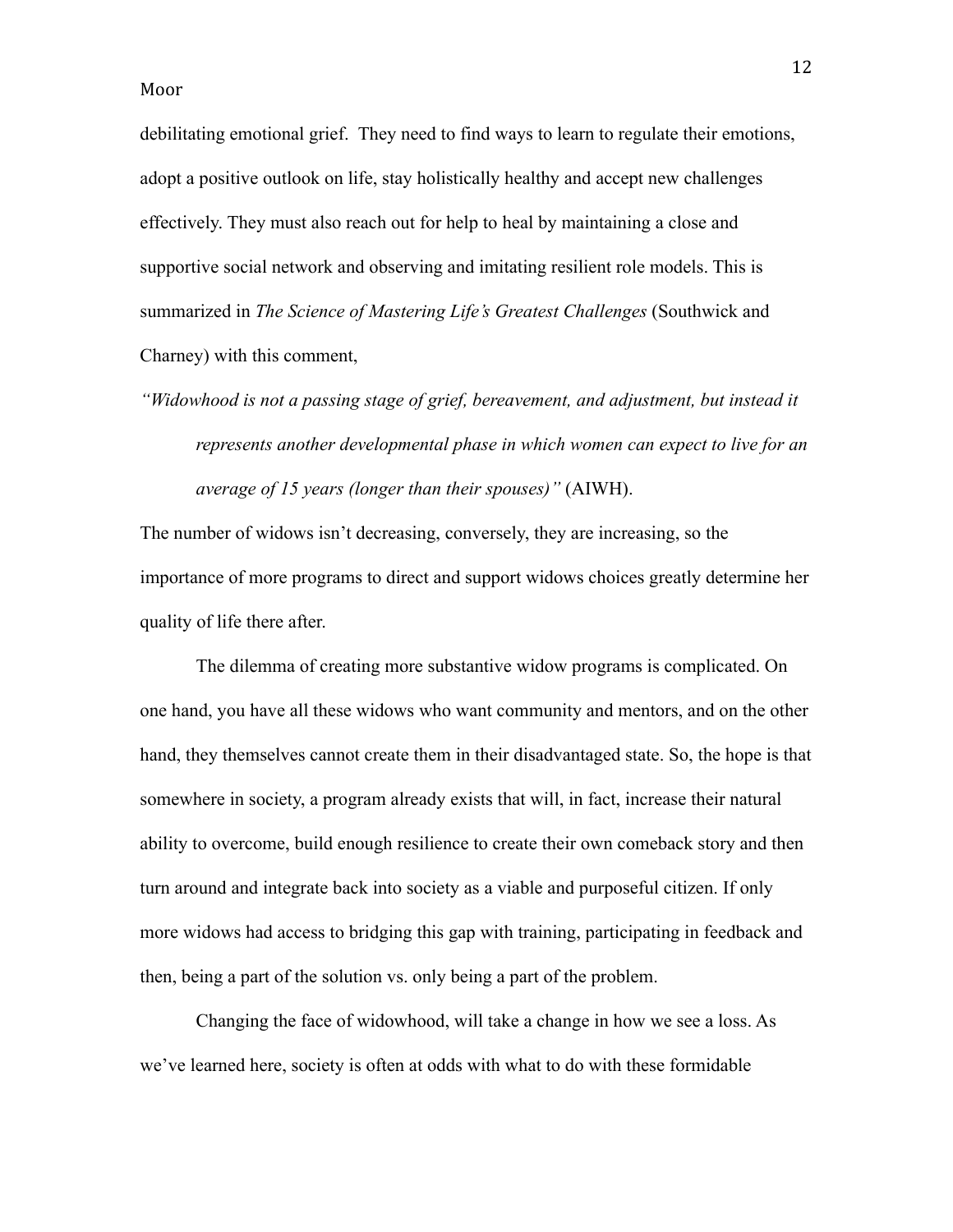widows in their communities. Places of worship, traditionally those who care for widows, see them as 'long-term objects of need' and families are under educated and underresourced. Society misunderstands by urging her to 'carry on', and what is misunderstood, is therefore, underserved. As an example, when I became a new widow, I showed up at my own place of worship at a 'widow's luncheon' and was abruptly asked at the sign-in table if I was there to volunteer. As I lifted my eyes, I looked across the room of gray-haired women munching on tiny appetizers and sipping tea, I knew instantly that I was not in a place of understanding. Widows forge their own path silently solo because often they have no other option.

Beyond this, the cruel avoidance, exclusion in social circles and downright ignorant remarks from clueless but 'well meaning' do-gooders leaves a widow speechless and feeling even less understood. Many people quickly grow weary of conversations about death and loss, which seems to threaten their own mortality fears.

Although understanding and changing societies view of what a widow 'is' or 'is not' is difficult, it isn't impossible. It only takes a simple internet goggling of the word 'widow' to see what conjures what our mass population 'thinks' when they see or hear the word. You'll see vivid images of black spiders and action figures along with starving third world women and children begging on streets of Vrindavan, India dressed all in white. None of which portrays the real vision of the majority of modern-day widows in the U.S. who are seeking services and programs.

To me, it's a great price to pay for all humanity when we don't see the value in serving and encouraging these women and their empowerment in modern society. So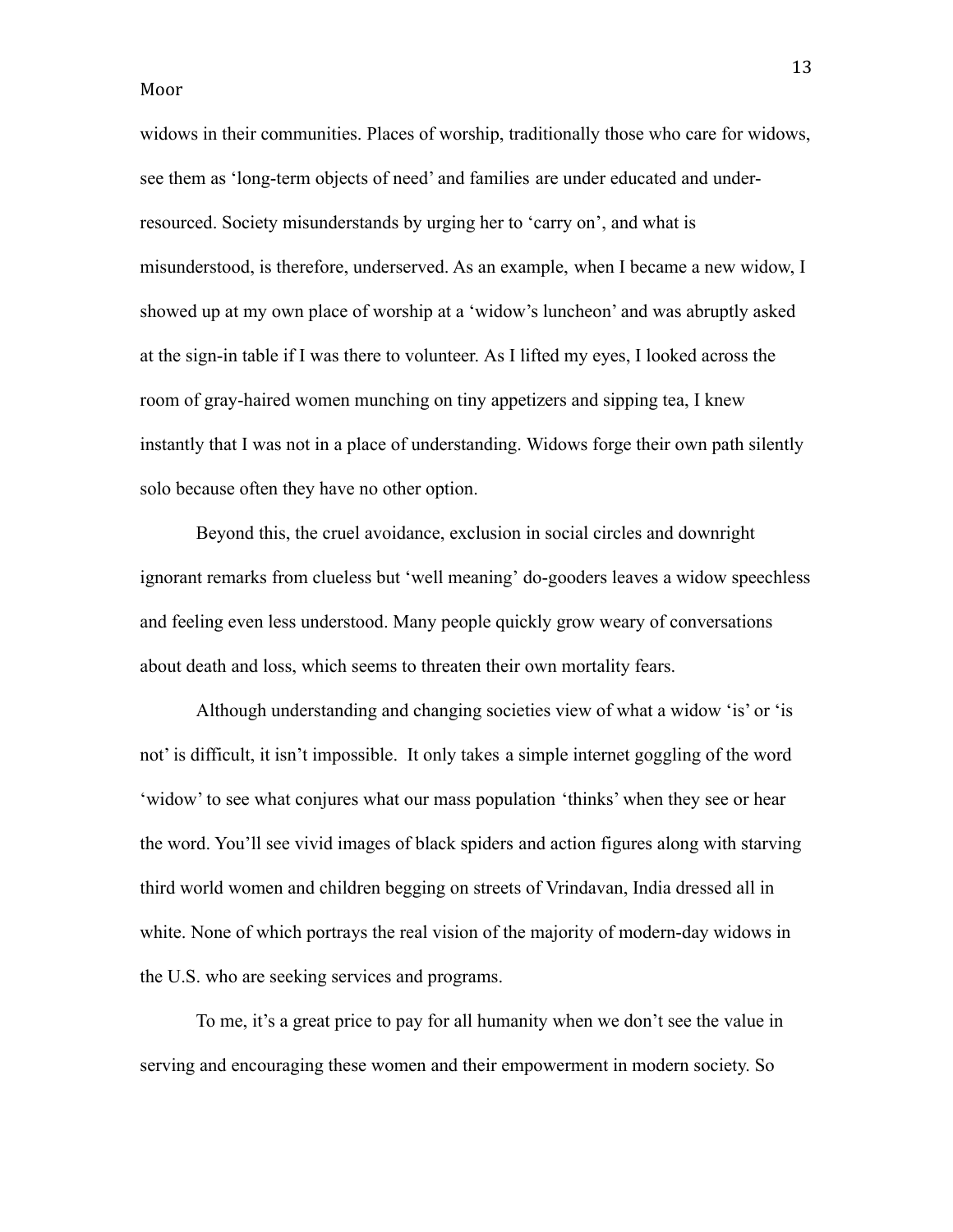again, who is willing to make the effort to change this scenario?

At the Stanford Center for Compassion and Altruism, there is progressive, current research that is solidly educating society on the important topics of developing more compassion and empathy. It is scientific and evidence-based. It's also mending what is termed "compassion fatigue" (Shanafelt, et. al). New cutting edge programs like this show the real science, neurobiology, physiology and benefits of developing behavioral programs that encourage compassion for self, compassion for others and compassion from others. It surprised and thrilled me to discover such an elite, well-respected, 'Ivy League' programs in action, specifically catering to compassion development because I've always been a very compassionate person in general, but in widowhood, it is necessary to find in order to thrive. Being very close to my grandparents growing up, I was devastated when my grandfather committed suicide and caused my whole immediate family to fall into a depression. I didn't understand grief and reconciliation back then, but over the years, I've learned to work hard, and search 'high and low' emotionally to find new ways to develop genuine well-being, happiness and an ability to love and trust deeply again. The unending effects of grief touch every ripple of life and those around you as well. It turns out, having a highly developed heart for compassion helps to facilitate the 'openness' towards healing during adversity. Widow mentoring programs need to be built on this kind of compassion-based research. The studies at Stanford have shown that compassion is, in fact, a trainable skill. So there is hope in the world for more compassion, and hopefully this will translate across all boundaries to the widows, to society and the programs committed to serving their best life.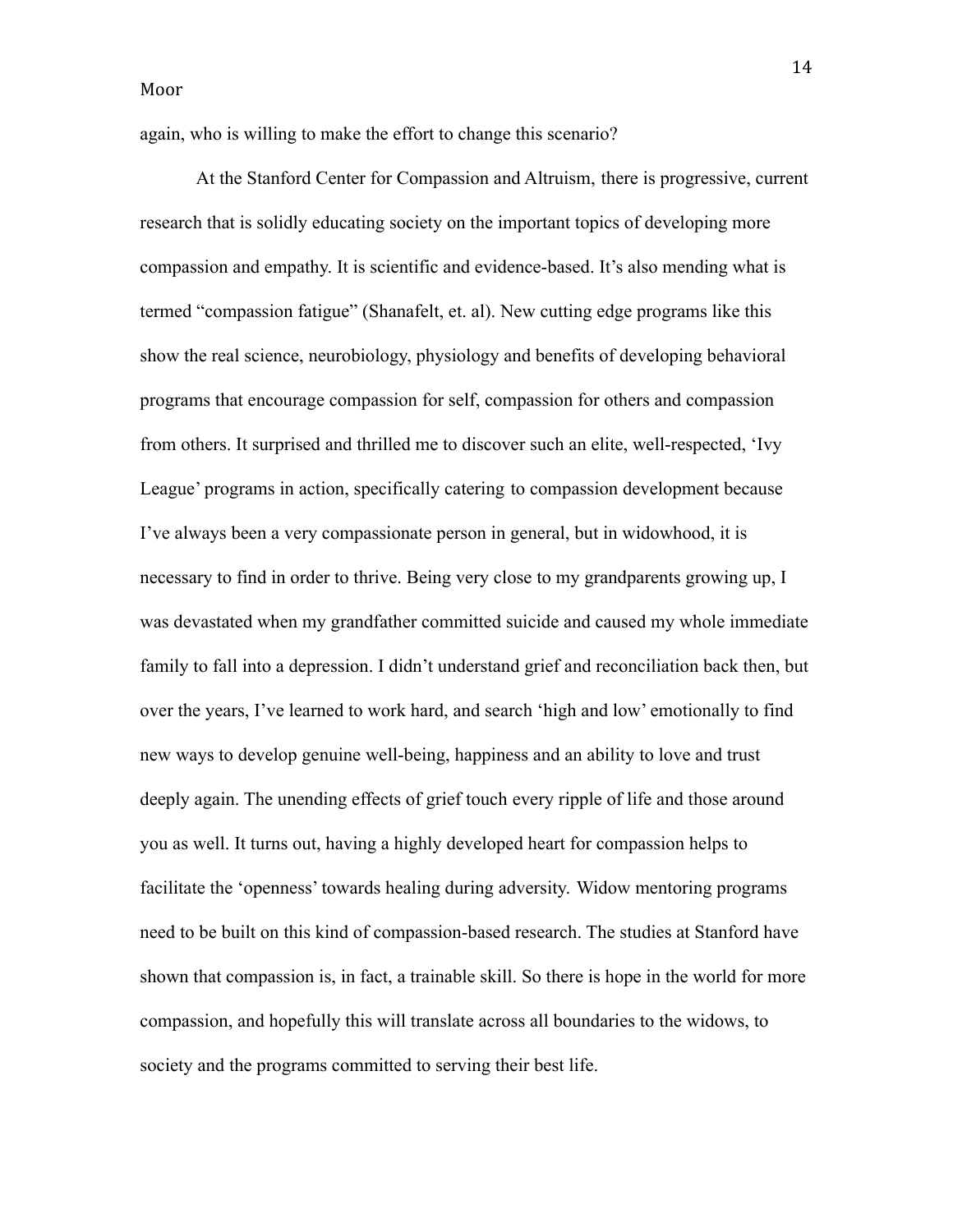Many people are unaware of how exactly and how long-term widows struggle in the mourning process of facing loss, understanding grief, then moving into the 'inspiration and empowerment phase' recreating their new identity and finding purpose again after losing a partner. One example of a practical struggle to consider is U.S. women currently earn seventy-eight cents on the dollar (NCPQ), this factors in the overall wage gap and earning capability for widows. There aren't any statistics I could find on how many women must sell their biggest asset, their homes, or lose them in foreclosure, but it is presumed this number is higher than most people realize. These women find themselves in financial and legal nightmares with having had no life insurance or having ever managed money personally.

On top of all that, their physical bodies take a real hit with imbalanced hormones and adrenal fatigue. Basic life skills shared with another person who is now absent suddenly becomes a huge disadvantage to daily practical survival. Simple tasks become challenges that were formerly distributed by two, now must be accomplished by one; things such as changing light bulbs, repairing faucets, car repair, lawn maintenance and understanding electronics. The learning curve seems unsurmountable.

Each widow faces different obstacles at different times, so it would seem to be advantageous to have a virtual 'menu' to select from if and when a widow is seeking a resourceful solution. In a perfect world, she could tap into a resource from one central point via an internet webpage by applying filters into a database. This central point could include a plethora of education on topics such as emotional health, finances, physical health, intimacy, dating, relationships, life skills, career building skills, interior spaces,

15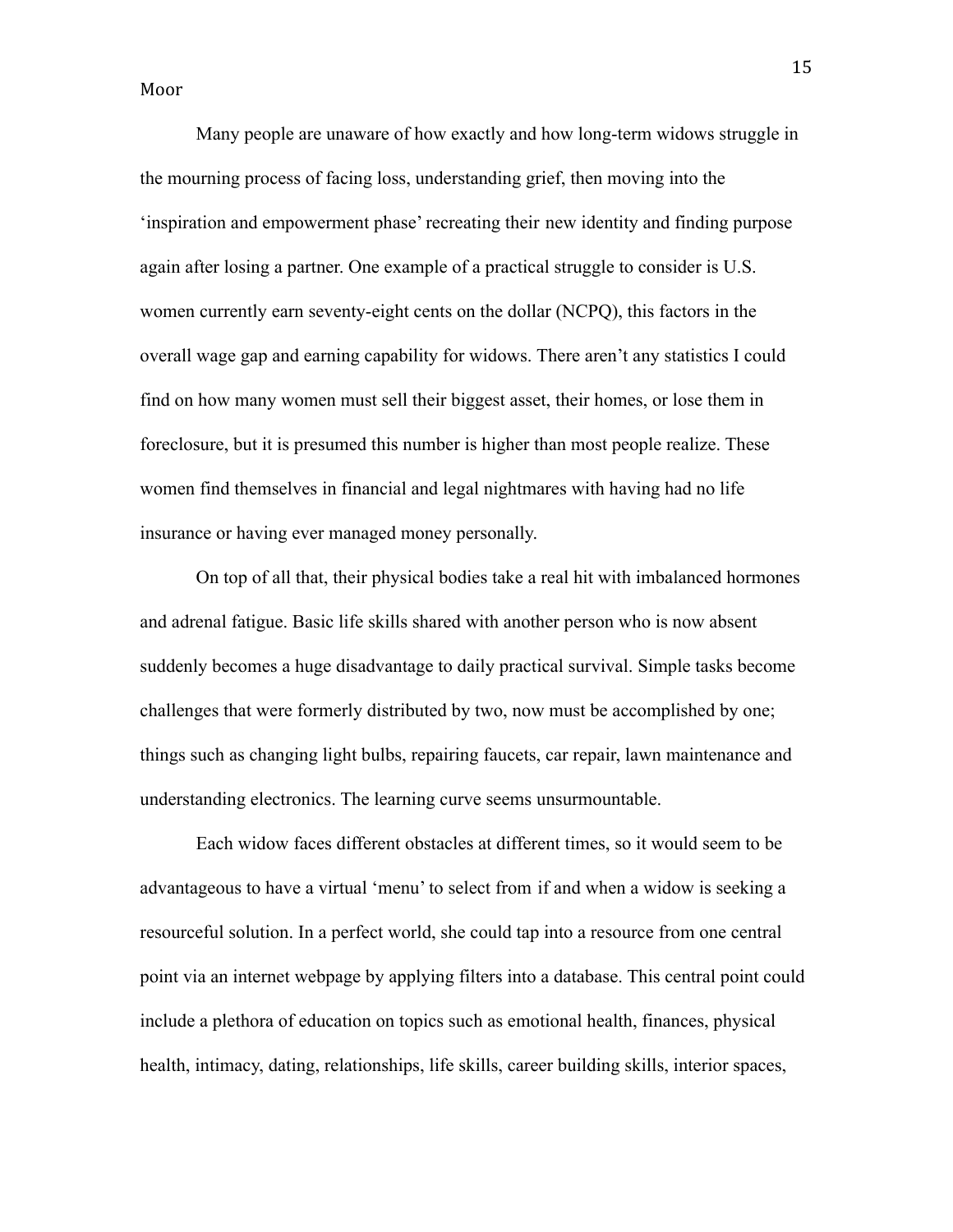and spirituality. An all encompassing 'one stop service' for widows sounds like an innovative new idea that makes complete sense- to widows.

Since most of the existing research is on older widows, I found more evidence-based information geared toward their benefit. In like manner, I believe 'societal conditioning' plays a role in why this kind of research predominantly exists. Pharmaceutical, medical, financial and insurance companies fund these studies to benefit their own bottom line and consumer markets. According to an article in *Public Health Nursing* about the daily living skills among older widows and widowers, *"following a self-help support group"* there are many who found *"increased hope, improved skills developing social relationships, enhanced coping, new role identities and less loneliness"* (Stewart, Craig, MacPherson, & Alexander). Existing programs are working well for this age group, yet still, there are few.

The statistics on our thriving, aging population alone requires the need for more research towards widow programs. With human longevity at its highest in a century, the widowed population is soon to follow. With 39.4 million current U.S. baby boomers (born between 1946-1964), it is predicted that over 80% of these men and women will become widowed in their lifetime. The aging population is on a fast paced rise and predicted to reach 53.2 million by 2020, 69.4 million by 2030 and even higher after that (NIA). You can imagine how these intervention style social groups could generate enormous and lasting health benefits. One area I see that is benefitting is lightening the load of our overdrawn U.S. healthcare system. Healthier widows would mean less medical care. If we teach women to do better in widowhood vs. bitter, we could begin to

16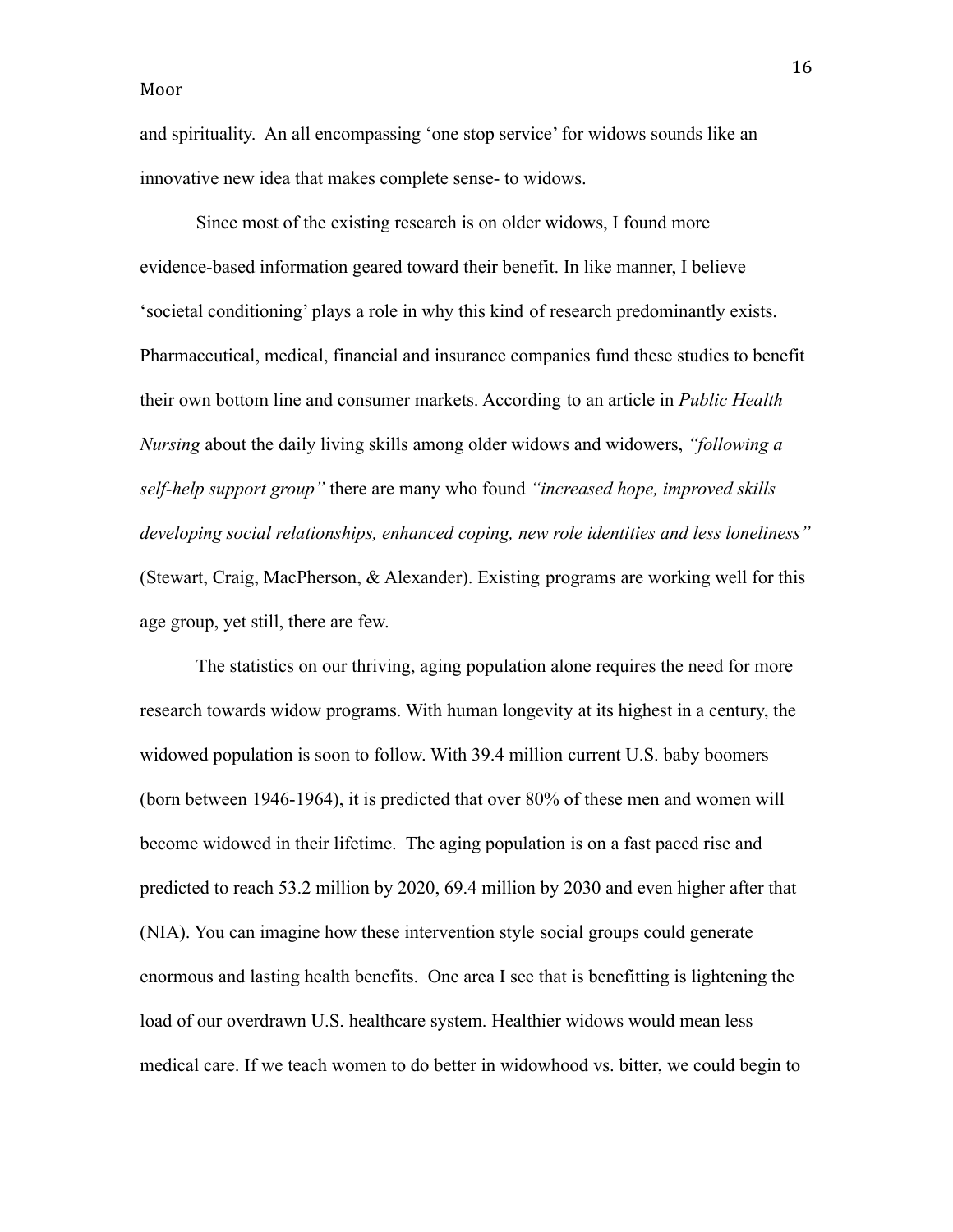subtly change the dynamics of how we reconcile grief as a culture from generation to generation. Instead of medicating our grievers, therefore numbing them into coping, we instead could empower them with real skills, communities, mentors, resources and tools to naturally build their own God-given resilience. People helping people for the good of all, not people helping people for the wealth and power to control a market.

In order to make this possible, though, we'll need an intervention. "The key elements for effective interventions 1) Group based activities, 2) Targeted groups (women vs. men), 3) Include older widows/ widowers in development, implementation, and evaluation of programs, 4) Tailor to individual needs, 5) Provide training and support for facilitators, and 6) Use community resources and build community capacity" (Cattan  $\&$ White, 1998).

Yet not all widows are older. Younger widows are in the active building stages of adulthood along with equally being thrust into this new developmental stage. They attend college, have careers, childrearing and in disbelief that life has not proceeded as strategically and chronologically planned. Older widows may be more aware that death will come (and has to many friends around them), but this does not negate the need for support or compassion in society. Robert Neimeyer, Ph.D., wrote an article titled *"Traumatic Loss and the Reconstruction of Meaning*" where he admits humans are very adaptive but also says,

*"The emotional impact of such losses can be compounded by the misunderstanding, blame, or simple inattention of other people in institutional care settings, the family, workplace or community, adding a burden of private anguish, secrecy, or shame for*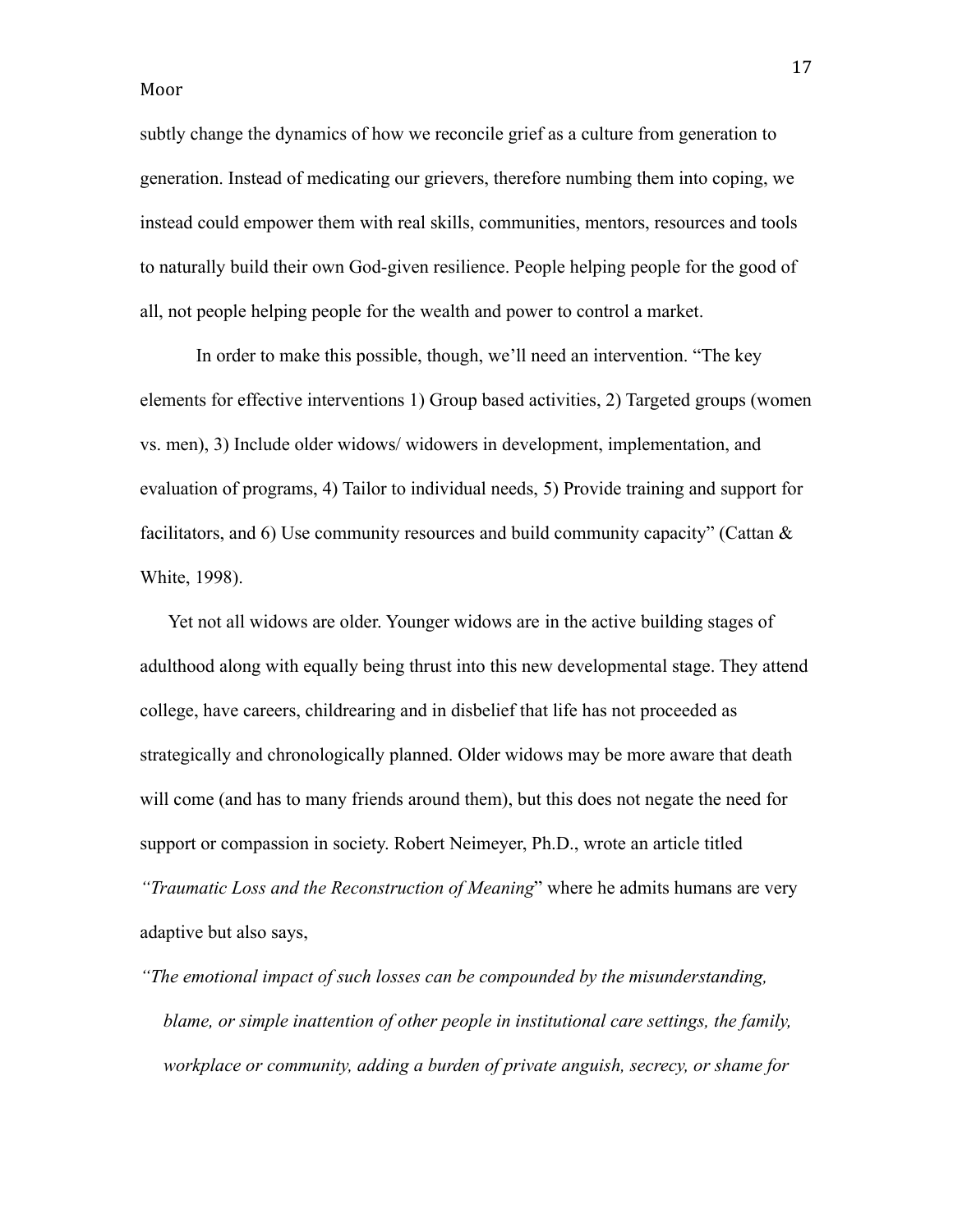*those whose mourning is "hurried up", disallowing, trivialized, or unrecognized by those around them"* and "*The loss of an intimate attachment relationship through death- poses profound challenges to our adaptation as living beings".*

If we don't develop these widowed programs, it seems we must accept, as a society, the responsibility for exponentially exasperating grief, often without knowing we are doing so. Raising awareness for widow causes could resolve this issue.

One of the most profound findings in Robert Neimeyer's work is his acknowledgment for our human need to create 'meaning' from our losses. He talked about the 'master narrative' (the conversations we have with ourselves) and the 'assumptive world' (what we think should be happening in our life) affects our healing processes negatively or positively in widowhood (Neimeyer). When one cannot find solutions from their own bank of memory, the need to connect outside oneself becomes even more vital to surviving the psychological and physiological effects of widowhood.

But there has to be a way to do widowhood better without all the intense loneliness, suffering and confusion associated with it. I found in *"Making Meaning out of Loss: A Story and Study of Young Widowhood*", that it's vitally important to find creative ways to express oneself to prevent a griever from feeling isolated and lonely. Especially so when, the Hebrew origin of the word 'widow' means 'voiceless' and 'destitute', so this makes sense. It is no wonder that generations upon generations still see widows as desperate, helpless and those to pity. No one wants this. The avenues in which many women use to seek reconciliation from these images and for themselves are through writing, blogging, group discussions, scrapbooking, framing photos, writing poems, volunteering and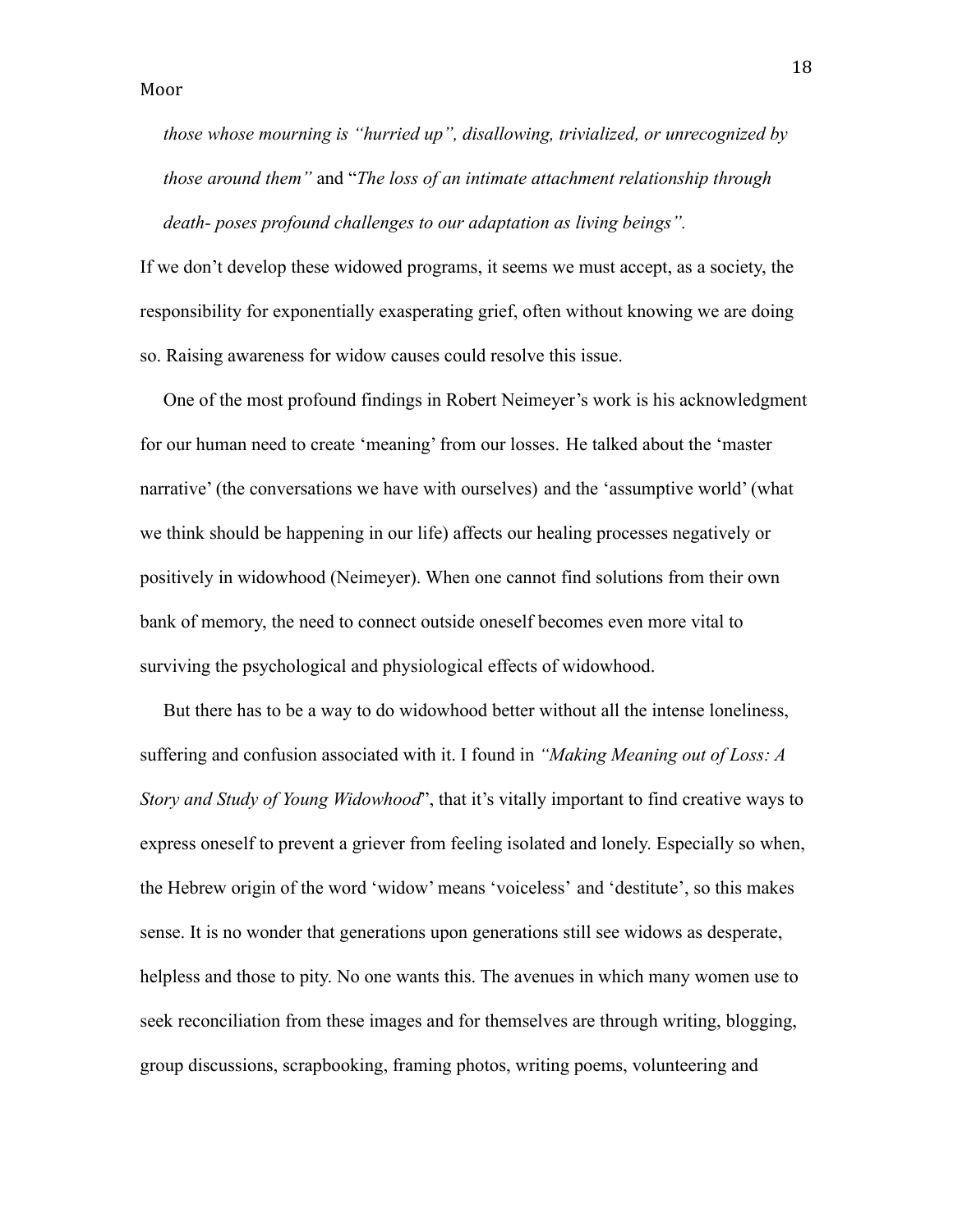making gifts for others- anything that motivates them to share their story creatively with others.

Storytelling is an effective modality to empowering widows. Opening up to dialogs about the past, present and future are equally relevant. In the wake of loss, it is becoming more vital for millions of women worldwide to connect with other widows who have found new meaning and to ask, 'How did you do it?' Learning how another person found success in the past, in the present and how they hope to in the future is a gift.

Truly, it becomes an urgent pursuit when a widow's needs are not met. Imagine half of the world's widows on the streets and homeless, unproductive and broken. At the same time, imagine the world's widows empowered using their voices to vote and change policy in Washington D.C. and beyond. The stark contrast and yet, the possibility for either isn't far from the truth. Right now, which way it will go is as clear as 'flipping a coin'. Where widows are concerned, we are in defining moment in history. Her basic needs must be met first, then secondly, move towards recreating her identity with meaning and purpose to release her potential to make a positive difference in the world.

If all people have a purpose in life, in every stage of life, (and I believe they do) then failing to uplift and empower a subculture of women during their most challenging of times is an epic fail for humanity. I admire that Robert Byrne saying,

*"The purpose of life is a life of purpose"* (Byrne).

It speaks beautifully to this point. Leaving these women to fend for themselves in the sidelines of life vs. participating in our thriving communities is a waste of extraordinary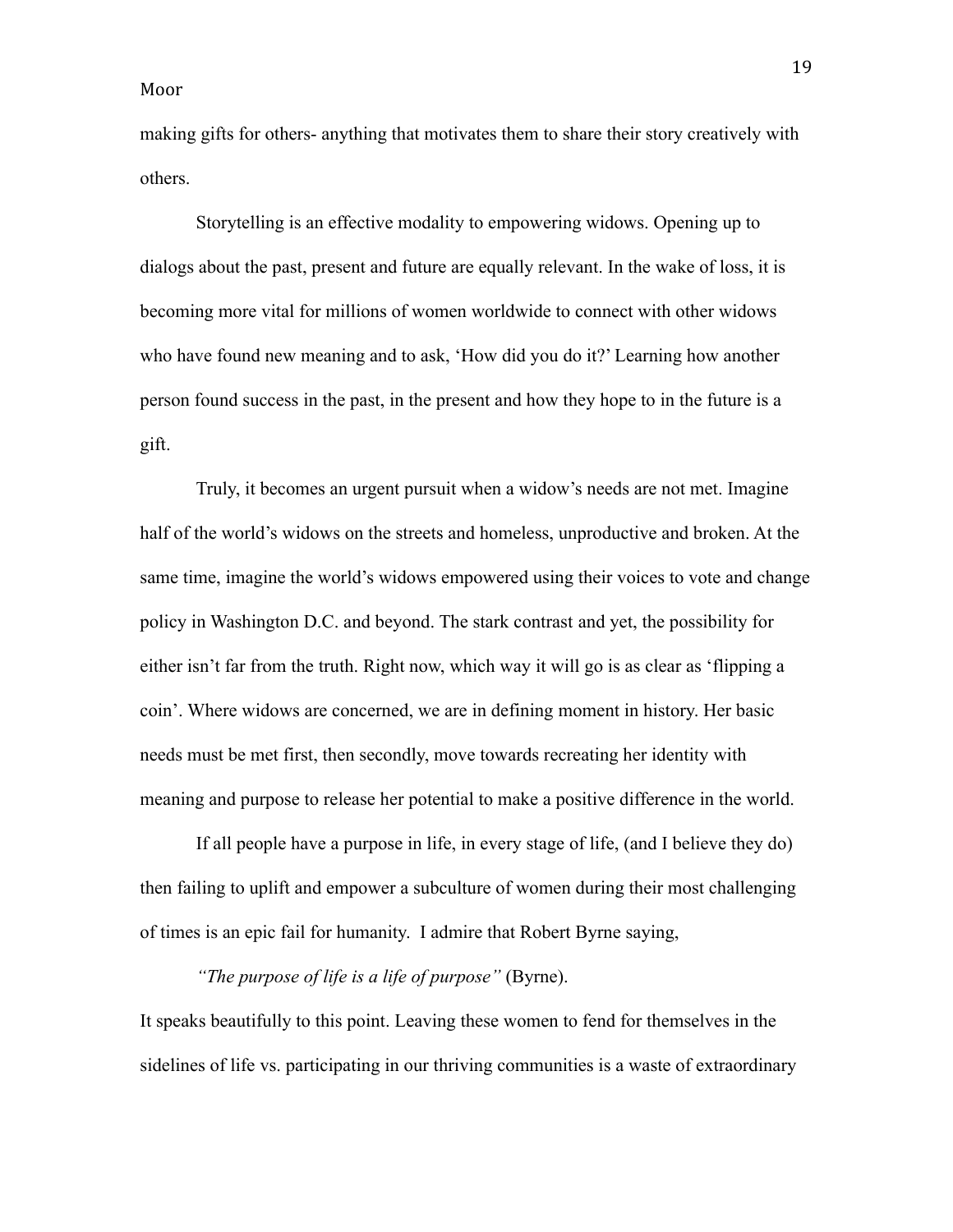human potential and purpose.

With so many women facing widowhood currently and in their future, isn't it time we changed the face of widowhood to be seen for what it is, a normal life stage with difficult obstacles yet unlimited possibilities. Possible first steps toward program development could contain the foundational bricks of developing education, raising funds, analyzing studies, investing in research, encouraging meaning making, building strong and close communities and enabling resilient mentors.

Implementing these by training and educating tenured and willing widows in a community setting with a focus on mentoring and great leadership could create significant movement for empowering widows as a first step, a small push forward to change the face of widowhood as we know it today. Imagine if 1% of global widows were given this opportunity. Around 2.58 million widows would find light in their darkest moments. One is a powerful number. Compassionate efforts such as these are fierce and memorable, the perfect way to create a purposeful legacy from loss. Mentoring is a gift that can be passed on and always renewed. Are we not missing out on this renewal resource in the world today?

Although many traditional mentoring programs have proven to be very highly successful in corporate settings and with large organizations such as Big Brothers Big Sisters, The Mentoring Project who serve fatherless kids among others, there has never been a defined or focused effort on the potential impact of developing a mentoring program for widows. It's time for this to change to benefit both widows and society.

We all love a good comeback story, and from the evidence found, widows have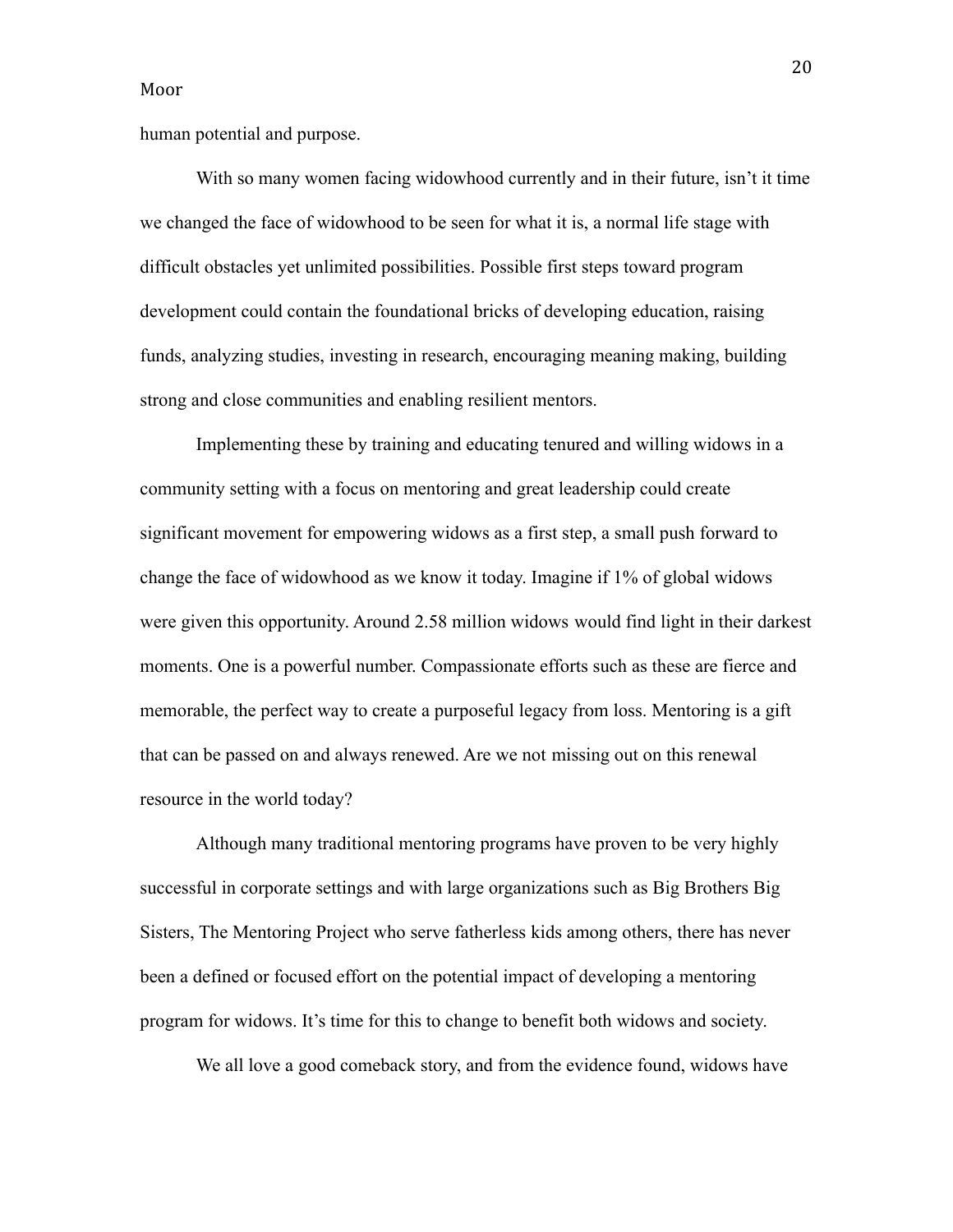the innate potential to make this happen if they are shown compassion and given advanced and accessible resources like supportive communities and positive mentors because without programs, communities and people who care, a widow will continue to feel lost, invisible and forgotten, and in a way, she is at the moment. Repeating history or leaving this current situation to resolve itself is not the solution for widow awareness or the advancement of women.

With so many widows and so much opportunity to succeed, it makes sense that more studies, research and evidence in the hands of those able to develop these empowerment programs would benefit many cultures around the world. If anything, I hope my own life serves as a small example of how powerful finding a community and mentor can be for a young widow who found herself with feelings of hopelessness, yet instead, turned into one empowered, hopeful 'change agent'. This positive impact is what every widow deserves.

Word Count: 5785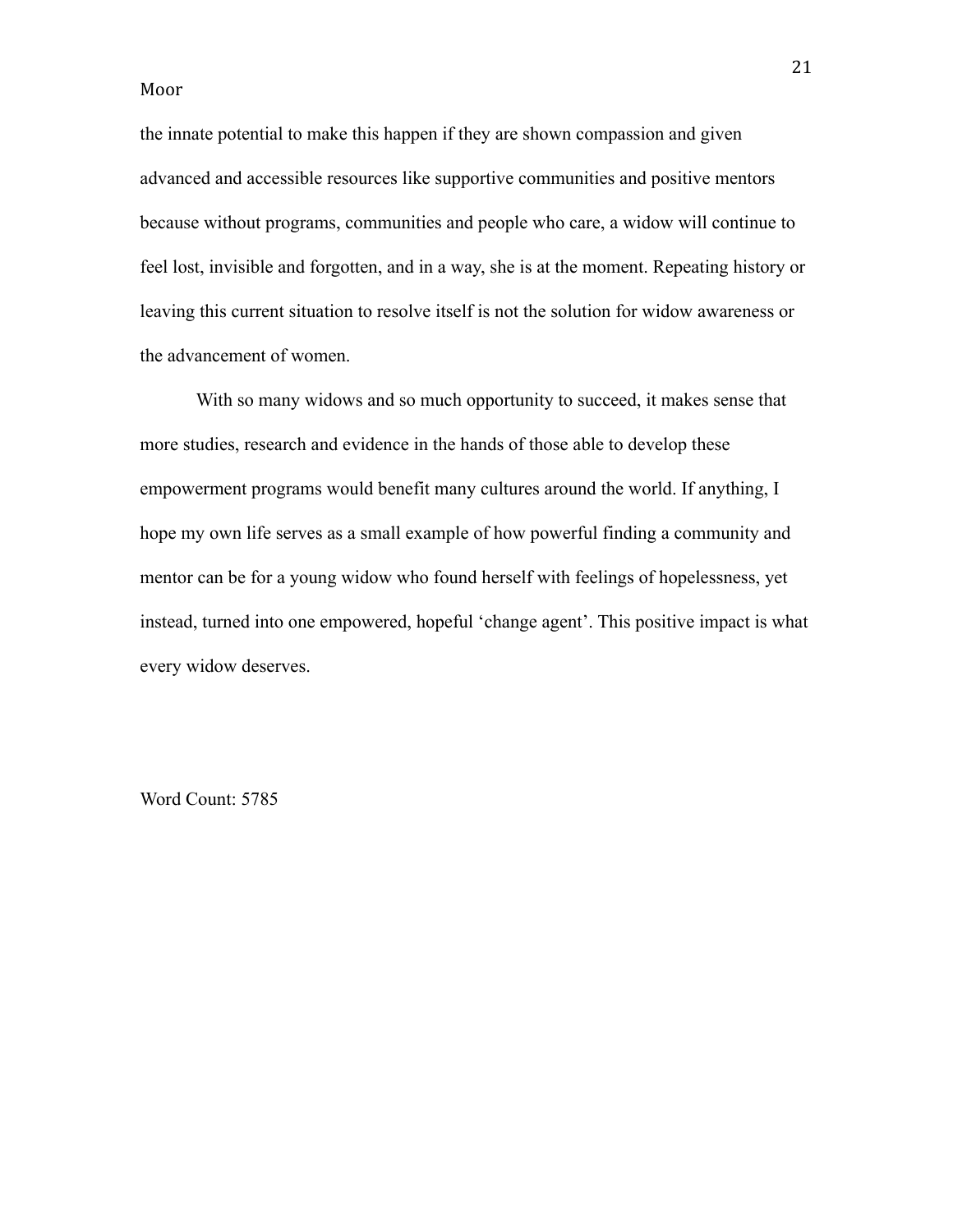## **Works Cited:**

Arias, Elizabeth. Division of Vital Statistics. *National Vital Statistics Reports*. United States Life Tables, 2004. 28 Dec 2007. Vol.56,9. 4. Web. [http://www.cdc.gov/nchs/data/nvsr/nvsr56/nvsr56\\_09.pdf](http://www.cdc.gov/nchs/data/nvsr/nvsr56/nvsr56_09.pdf)

- Australian Institute of Health and Welfare (AIHW). (2007) Older Australia at a glance  $(4<sup>th</sup>$  ed). Canberra, Australia: Author
- Cattan, M., & White, M (1998). Developing evidence-based health promotion for older people: A systematic review and survey of health promotion interventions targeting social isolation and loneliness among other people. *Internet Journal of Health Promotion*, 13, 1-9.

Elliott, Diana; Simmons, Tavia. U.S. Census Bureau. Martial Event of Americans: 2009. American Community Survey Reports. Aug 2011. ACS-13. Web. <https://www.census.gov/prod/2011pubs/acs-13.pdf>

Haase, Teresa J., and Nancy Johnston. "Making Meaning Our of Loss: A Story and Study of Young Widowhood." *Journal of Creativity in Mental Health* 7.3 (2012): 204-221. *SocINDEX with Full Text*. Web. 19 June 2015.

Keller, Helen. Quote. Web. 31 July 2015.

<http://www.beliefnet.com/Quotes/Inspiration/H/Helen->Keller/I-Am-Only-One-But-I-Am-Still-One-I-Cannot-Do-Eve.aspx

Modern Widows Club. Home Page. Web. 31 July 2015. <https://www.modernwidowsclub.com>

National Committee on Pay Equity. Home Page. Web. 31 July 2015. http://www.pay-equity.org

- National Institute on Aging. *U.S. Department of Commerce, Economics and Statistics Administration.* Aging in the United States- Past, Present, and Future. Web. <https://www.census.gov/population/international/files/97agewc.pdf>
- Neimeyer, Robert A. "Traumatic Loss And The Reconstruction Of Meaning." *Journal Of Palliative Medicine* 5.6 (2002): 935. *Academic Search Premier*. Web. 21 June 2015.
- "Byrne, Robert." *BrainyQuote.com*. Xplore Inc, 2015. 30 July 2015. http://www.brainyquote.com/quotes/quotes/r/robertbyrn101054.

Shanafelt, et.al. Burnout and Satisfaction With Work-Life Balance Among US Physicians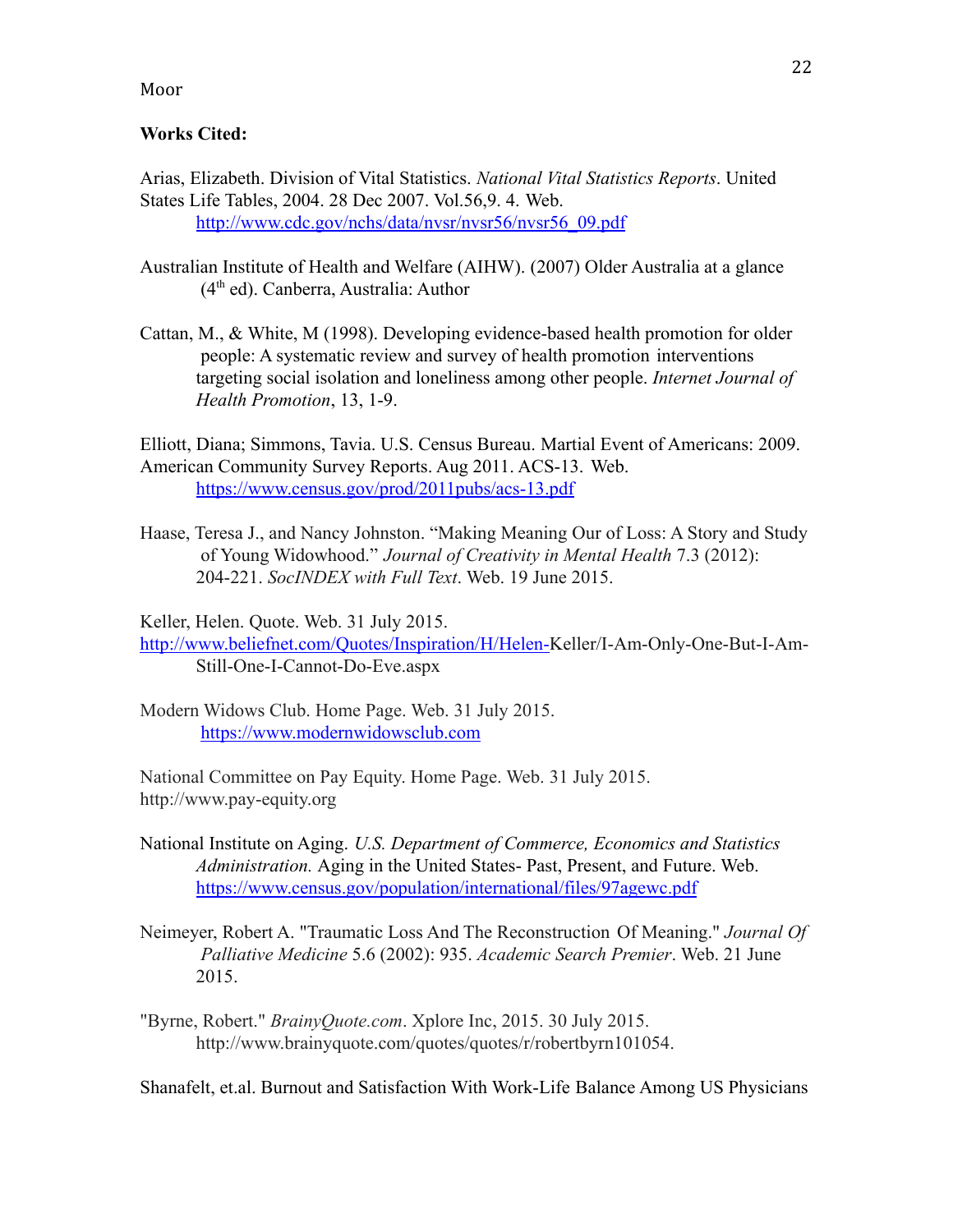Relative to the General US Population. *Arch Intern Med*. 2012; 172 (18):1377-1385)

- Schoen, Marc., and Kristin Loberg. *Your Survival Instinct Is Killing You: Retrain Your Brain to Conquer Fear, Make Better Decisions, and Thrive in the 21st Century.* New York: Hudson Street Press, 2013. Print.
- Southwick, Steven M.; Charney, Dennis S. (2012-07-23). Resilience: Mastering Life's Greatest Challenges, Cambridge University Press. Kindle Edition. 28 June, 2015.
- Stewart, M., Craig, D., MacPherson, K., & Alexander, S. (2001). Promoting positive affect and diminished loneliness of widowed seniors through a support intervention. *Public Health Nursing*, 18(1), 53-63

The Loomba Foundation. Web. 24 July 2015 <http://www.theloombafoundation.org>

- U.S. Census Bureau News. Unmarried and Single Americans Week Sept. 21-27, 2014.
- U.S. Department of Commerce. 30 July 2014. Web. [http://www.census.gov/content/dam/Census/newsroom/facts-for-features/2014/cb](http://www.census.gov/content/dam/Census/newsroom/facts-for-features/2014/cb14ff-21_unmarried.pdf) [14ff-21\\_unmarried.pdf](http://www.census.gov/content/dam/Census/newsroom/facts-for-features/2014/cb14ff-21_unmarried.pdf)
- Wilcox,Sara, Ph.D., University of South Carolina; Evenson, Kelly R., Ph.D., University of North Carolina; Aragaki, Aaron, M.S., Fred Hutchinson Cancer Research Center; Wassertheil-Smoller ,Sylvia, Ph.D., Albert Einstein College of Medicine; Mouton ,Charles P., M.D., University of Texas Health Science Center; Loevinger , Barbara Lee, M.D., University of Wisconsin Medical School. "The Effects of Widowhood on Physical and Mental Health, Health Behaviors, and Health Outcomes: The Women's Health Initiative," *Health Psychology,* Vol. 22, No. 5. 14 September, 2003. Press Release. http://www.apa.org/news/press/releases/2003/09/widowhood.aspx
- Wolfelt, Alan, Ph.D. "Understanding Your Grief: Ten Essential Touchstones for Finding Hope and Healing Your Heart." *Companion Press.* Print.
- Zondervan NIV Study Bible. Fully rev. ed. Kenneth L. Barker, gen. ed.Grand Rapids: Zondervan, 2002. Print